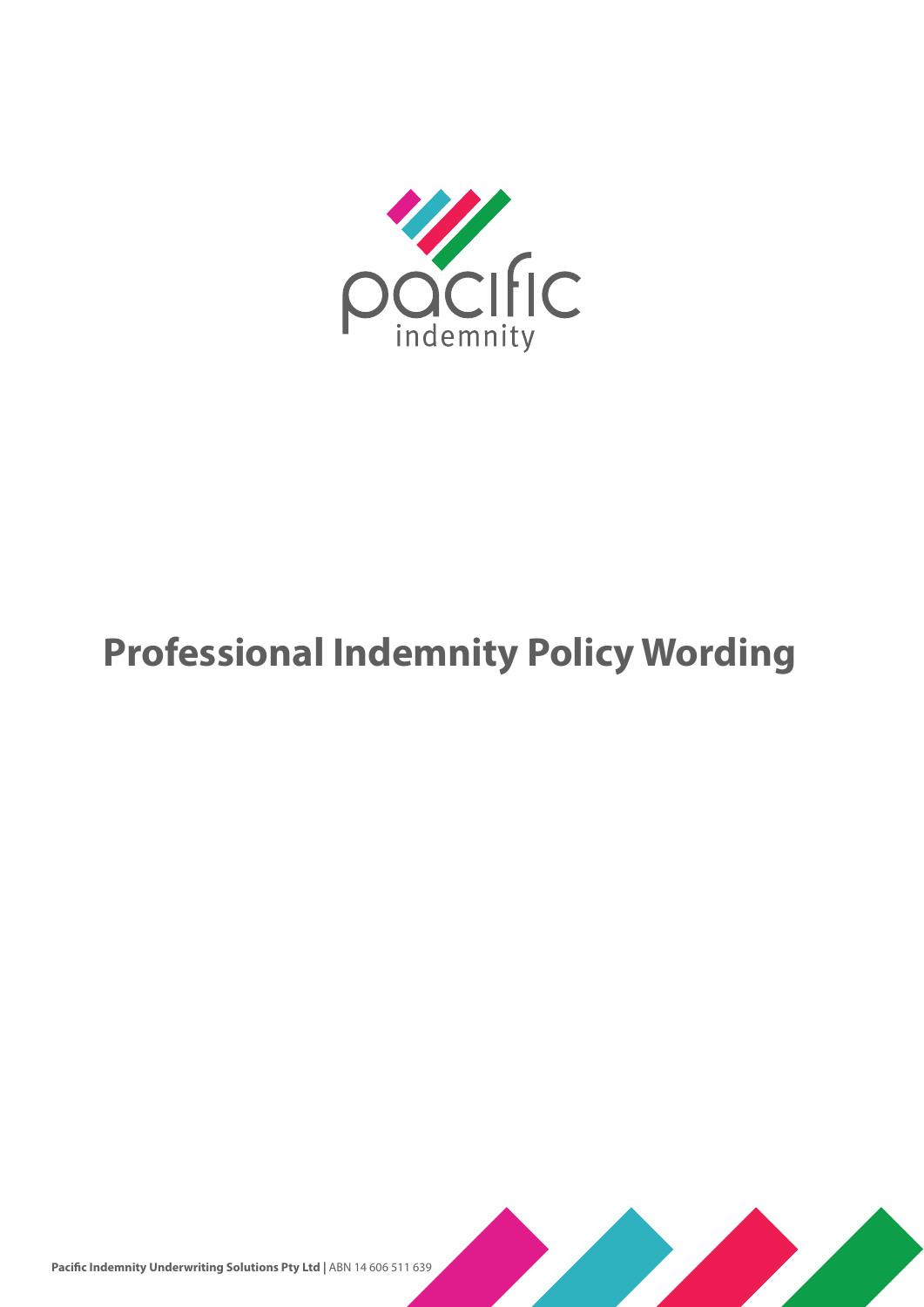

# **Contents**

| <b>General Information &amp; Important Notices</b>                                                         | 1 |
|------------------------------------------------------------------------------------------------------------|---|
| How We protect your privacy                                                                                | 1 |
| <b>General Insurance Code of Practice</b>                                                                  | 1 |
| Our service commitment                                                                                     | 1 |
| Intermediary Remuneration                                                                                  | 1 |
| We, Us and Our                                                                                             | 1 |
| About Pacific Indemnity                                                                                    | 1 |
| Policy wording                                                                                             | 2 |
| <b>Insuring Clauses</b>                                                                                    | 2 |
| Insuring Clause clarifications                                                                             | 2 |
| <b>Extensions</b>                                                                                          | 2 |
| <b>Compensatory Penalties</b>                                                                              | 2 |
| Costs of responding to third party claims for equitable relief                                             | 2 |
| Enquiries – legal costs cover – including for regulatory,<br>licensing, disciplinary or coronial enquiries | 2 |
| <b>Court Attendance Costs</b>                                                                              | 3 |
| <b>Public Relations Cover</b>                                                                              | 3 |
| <b>Privacy Remediation Expenses</b>                                                                        | 3 |
| <b>Contractual Liability Defence Costs</b>                                                                 | 3 |
| <b>Vicarious Liability</b>                                                                                 | 3 |
| <b>Continuous Cover</b>                                                                                    | 3 |
| <b>Prior Corporate Entities and Former Subsidiaries</b><br>- Run-off Cover                                 | 4 |
| Mergers & Newly Acquired Subsidiaries                                                                      | 4 |
| Run-off cover until policy expiry date following mergers,<br>acquisitions and winding up                   | 4 |
| Cover to Spouse, domestic partner, Estates, Administrators &<br><b>Executors and Legal Representatives</b> | 4 |
| Non-Renewal Extended Notification Period                                                                   | 4 |
| Joint Venture                                                                                              | 4 |
| What is not Covered                                                                                        | 4 |
| Claims or Facts Which May Give Rise To Any Claim or Loss or<br>Liability or Enquiry                        | 4 |
| <b>Foreign Courts</b>                                                                                      | 5 |
| Assumed duty or obligation                                                                                 | 5 |
| <b>Related parties</b>                                                                                     | 5 |
| Refund of Professional Fees and Trading Debts                                                              | 5 |
| Profit                                                                                                     | 5 |
| Insolvency                                                                                                 | 5 |
| Goods & Workmanship                                                                                        | 5 |
| Employers Liability, Directors' & Officers' Liability,<br>Occupier's Liability, Motor, Marine, etc         | 5 |
| Punitive & Exemplary & Liquidated Damages                                                                  | 6 |
| Intentional or Dishonest Damage or Loss                                                                    | 6 |
| De-Registration                                                                                            | 6 |

| Asbestos                                                                                    | 6  |
|---------------------------------------------------------------------------------------------|----|
| Radioactivity & Nuclear Hazards                                                             | 6  |
| War & Uprisings                                                                             | 6  |
| Terrorism                                                                                   | 6  |
| Sanctions                                                                                   | 6  |
| Pollution                                                                                   | 6  |
| Limits & GST                                                                                | 6  |
| Aggregate Policy Limit                                                                      | 6  |
| Aggregate Limit qualifications                                                              | 7  |
| Limit of Cover for Claim Investigation Costs                                                | 7  |
| Sub Limits                                                                                  | 7  |
| <b>GST Input Tax Credits</b>                                                                | 7  |
| <b>Claim Conditions</b>                                                                     | 7  |
| Investigation, defence and settlement of Claims                                             | 7  |
| <b>Additional Special Provisions for Misappropriation of</b><br>Money, Dishonesty and Fraud | 9  |
| <b>General Provisions</b>                                                                   | 9  |
| Premium Payment                                                                             | 9  |
| <b>Cover Beneficiaries</b>                                                                  | 10 |
| Loss Prevention                                                                             | 10 |
| Other Insurance Which May Cover The Risk                                                    | 10 |
| Material Change in the Risk                                                                 | 10 |
| The Proposal - Severability and Non-imputation                                              | 10 |
| Authority to accept notices & to give instructions                                          | 10 |
| De-registration                                                                             | 10 |
| Payment in Australian dollars in Australia                                                  | 10 |
| Law of the Policy                                                                           | 10 |
| Territorial & Jurisdiction Limits                                                           | 10 |
| Schedule must be included                                                                   | 10 |
| <b>Cancelling the Policy</b>                                                                | 11 |
| You can cancel the Policy                                                                   | 11 |
| We can cancel the Policy                                                                    | 11 |
| How to read this Insurance Policy                                                           | 11 |
| <b>Definitions</b>                                                                          | 11 |
| Civil Liability                                                                             | 11 |
| Claim (or Claims)                                                                           | 11 |
| <b>Claim Investigation Costs</b>                                                            | 11 |
| <b>Compensatory Civil Penalties</b>                                                         | 11 |
| Cover (and 'Covered')                                                                       | 11 |
| <b>Covered Claim</b>                                                                        | 11 |
| Documents                                                                                   | 12 |
| Employee                                                                                    | 12 |

[Enquiry \(or Enquiries\)](#page-14-0) 12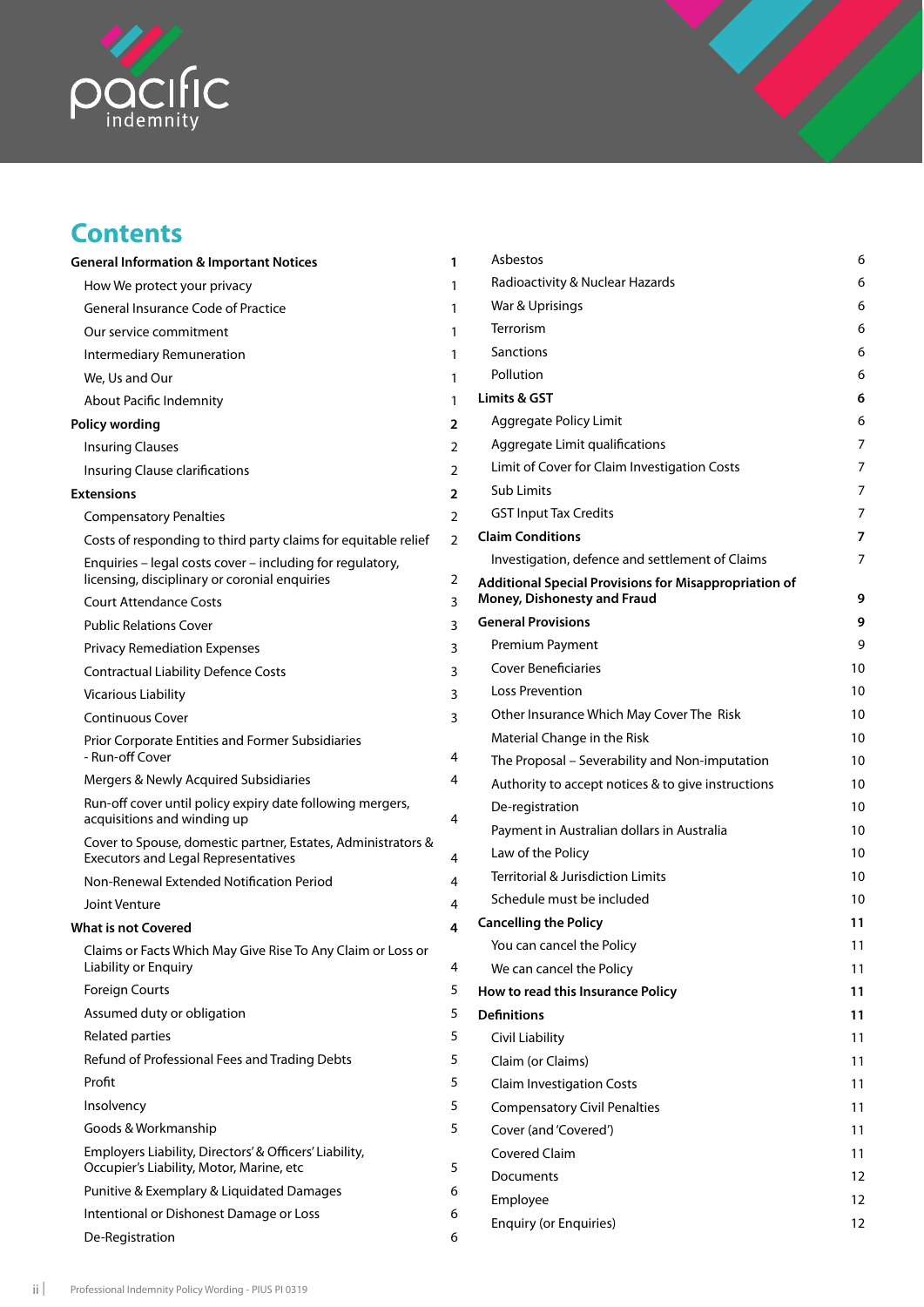

| <b>Excess</b>                       | 12 |
|-------------------------------------|----|
| Former Principal                    | 12 |
| Intellectual Property               | 12 |
| Joint Venture                       | 12 |
| <b>Known Circumstance</b>           | 12 |
| Named Insured                       | 12 |
| Period of Insurance                 | 12 |
| Policy                              | 12 |
| Policy Limit                        | 12 |
| Pollutants                          | 13 |
| Principal                           | 13 |
| <b>Privacy Remediation Expenses</b> | 13 |
| <b>Professional Services</b>        | 13 |
| Proposal                            | 13 |
| <b>Publicity Campaign</b>           | 13 |
| Run-Off Event                       | 13 |
| Schedule                            | 13 |
| Sub Limit(s)                        | 13 |
| Subsidiary                          | 13 |
| Terrorism                           | 13 |
| You / Your                          | 13 |
| We or Us or Our                     | 14 |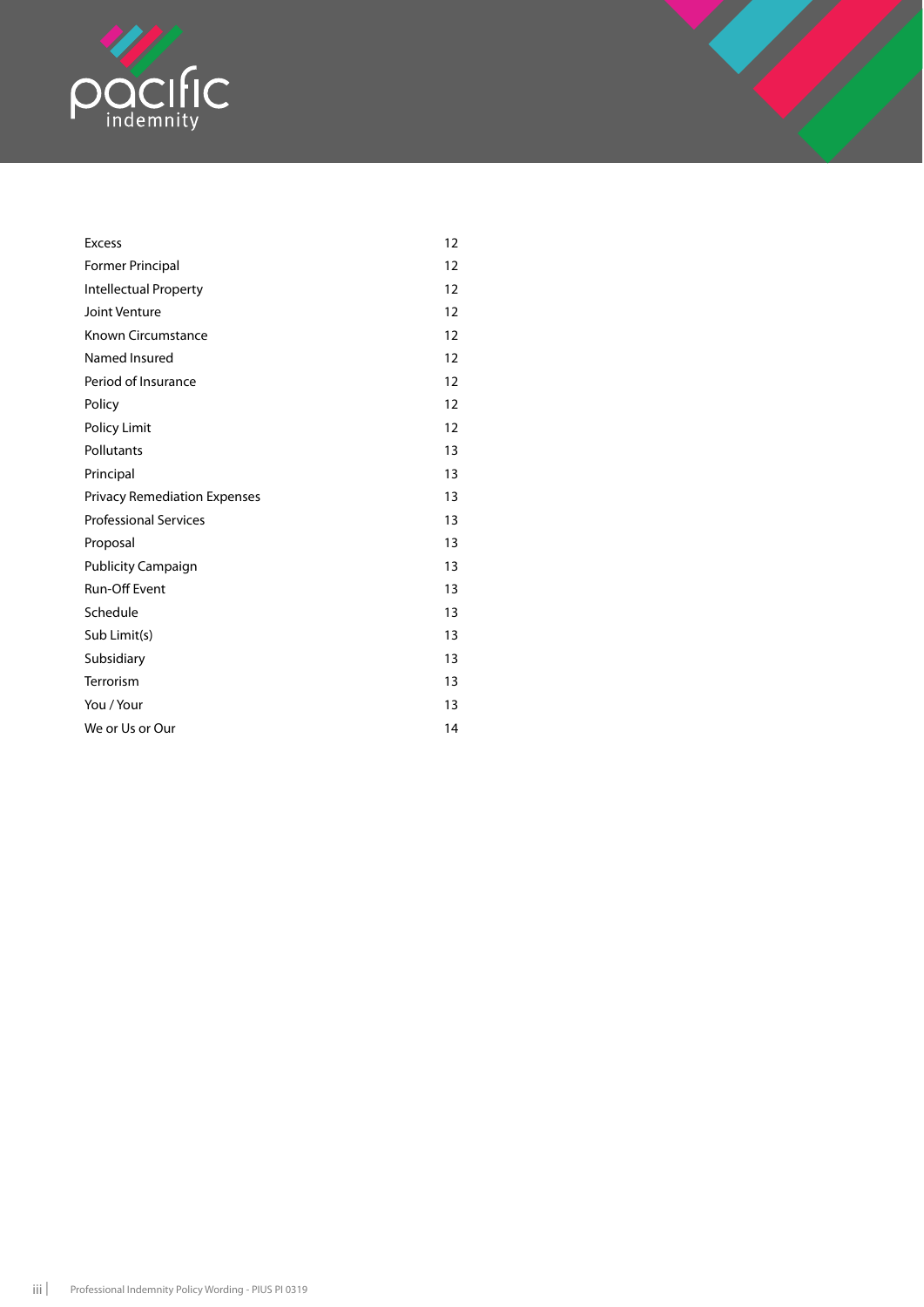<span id="page-3-0"></span>

# **General Information & Important Notices**

#### **How We protect your privacy**

We use information provided by Our customers to allow Us to offer Our products and services. This means We may need to collect Your personal information, and sometimes sensitive information about You as well (for example, Your claims history). We will collect this information directly from You where possible, but there may be occasions when We collect this information from someone else.

We will only use Your information for the purposes for which it was collected, other related purposes and as permitted or required by law. You may choose not to give Us Your information, but this may affect Our ability to provide You with insurance cover.

We may share this information with companies within Our group, government and law enforcement bodies if required by law and others who provide services to Us or on Our behalf, some of which may be located outside of Australia.

By applying for, using or renewing any of Our products or services, or providing Us with Your information, You agree to this information being collected, held, used and disclosed as set out in this policy.

You can access Our privacy policy at www.pacificindemnity.com.au/ privacy-policy.

#### **General Insurance Code of Practice**

The Insurers are a signatory to the General Insurance Code of Practice ('Code') and Pacific Indemnity also proudly supports the Code.

The Code, was developed by the Insurance Council of Australia to further raise standards of practice and service across the insurance industry.

A copy of the General Insurance Code of Practice can be found at www.codeofpractice.com.au.

#### **Our service commitment**

We are proud of Our service standards and support the General Insurance Code of Practice. In an unlikely event that You are not satisfied with the way in which We have dealt with You, as part of Our commitment to customer service, We have an internal dispute resolution process in place to deal with any complaint You may have.

Please contact Us if You have a complaint, including if You are not satisfied with any of the following:

- one of Our products;
- Our service;
- the service of Our authorised representatives;
- Our claims representatives; or
- Our decision on Your claim.

Our staff will help You in any way they can. If they are unable to satisfy Your concerns, they will refer the matter to their supervisor or manager. If the manager cannot resolve the matter, the manager will escalate the matter to Our Internal Dispute Resolution Department.

Details of Our internal dispute resolution process are available from Our office.

#### **Intermediary Remuneration**

Pacific Indemnity Underwriting Solutions Pty Ltd pays remuneration to insurance intermediaries when We issue, renew or vary a policy the intermediary has arranged or referred to Us. The type and amount of remuneration varies and may include commission and other payments. If You require more information about remuneration We may pay Your intermediary You should ask Your intermediary.

#### **We**, **Us and Our**

For the purposes of this policy, 'We', 'Us', and 'Our' means Pacific Indemnity Underwriting Solutions Pty Ltd ABN 14 606 511 639 - on behalf of the Insurers.

The Insurers of this product are set out in the definition of "We or Us or Our" in this policy.

To the extent that any policy is jointly issued on a co-insurance basis then each Insurer provides cover under the same terms and conditions but with a limited share of liability as per the percentage stated in the definition of "We or Us or Our" in this policy.

#### **About Pacific Indemnity**

Pacific Indemnity Underwriting Solutions Pty Ltd, ABN 14 606 511 639, specialises in Professional Risk insurance (including Professional Indemnity Insurance, Malpractice Insurance, Information & Communication Technology Insurance, Management Liability Insurance and similar products). Pacific Indemnity's Australian Financial Service Licence number is 480863.

Pacific Indemnity's Australian Financial Service Licence number is 480863. In arranging this insurance, Pacific Indemnity is acting on behalf of the Insurers.

#### **Wholesale only**

Pacific Indemnity Underwriting Solutions Pty Ltd is only licensed to offer or provide General Insurance products or services which do not include any of the following types of General Insurance (which are defined by the Corporations Act as "retail"): Motor Vehicle, Home Building, Home Contents, Sickness and Accident, Consumer Credit, Travel, Personal or Domestic Property, Medical Indemnity or any other kind of General Insurance which has been prescribed by the Corporations Regulations.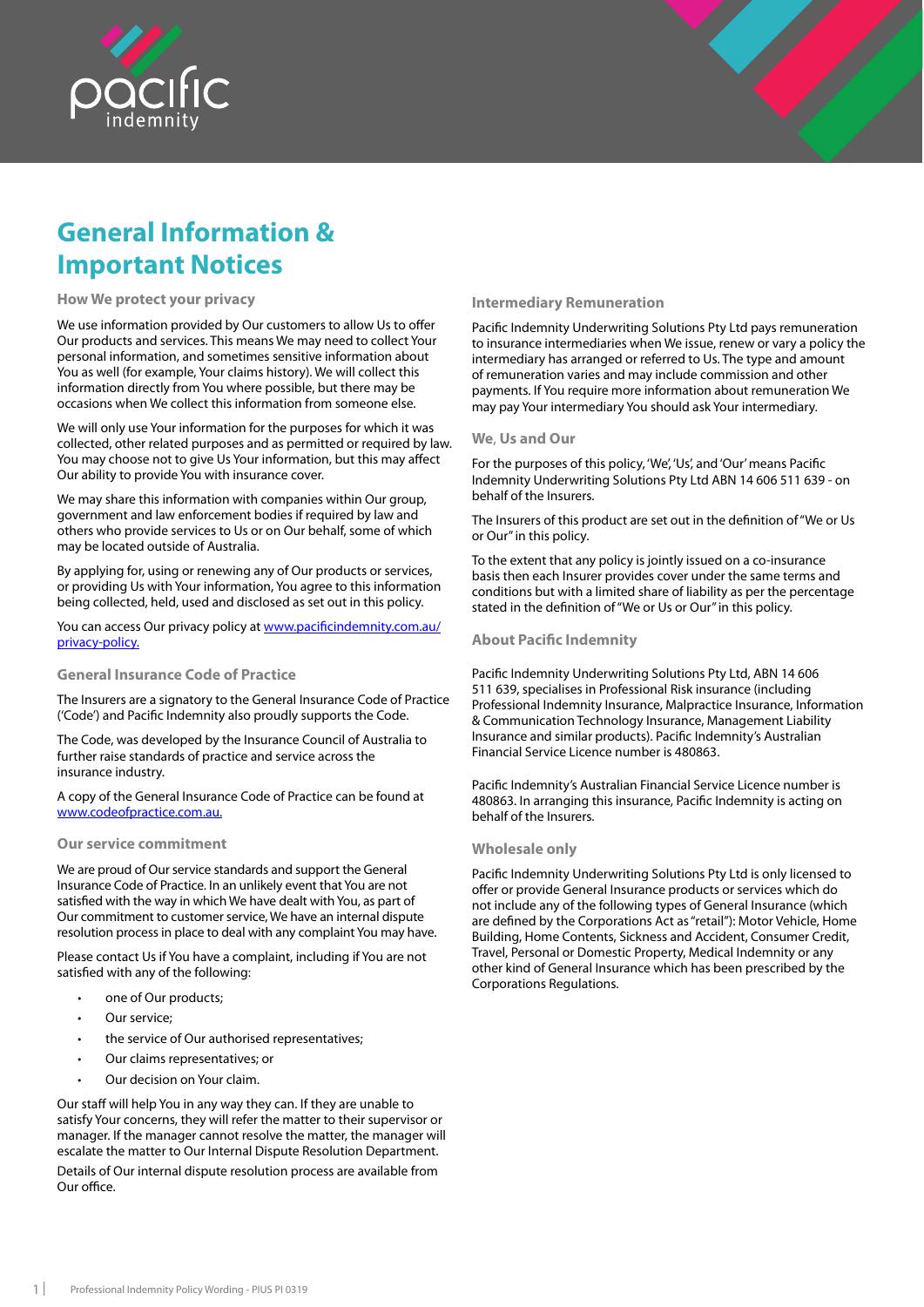<span id="page-4-0"></span>



# **Policy wording**

#### **Insuring Clauses**

**We** will pay to or on **Your** behalf all awards of damages and awards of claimants costs against **You** resulting from any **Claim** for **Civil Liability** arising from the provision of **Professional Services** by or on behalf of the **Named Insured**.

**We** do this only for **Claims** which:

- a) are made against **You** during the **Period of Insurance**; and
- b) **We** are told about in writing as soon as reasonably possible during the **Period of Insurance**; and
- c) arise out of an act error or omission after the Retroactive Date, if any, specified in the **Schedule**.

**We** will also pay on **Your** behalf (and as needed, advance) the **Claim Investigation Costs** for **Covered Claims**. **We** are not however obliged to defend, or to continue to defend, any **Claim**  or pay, or continue to pay, **Claim Investigation Costs**, once the **Policy Limit** (or the **Sub Limit**, as the case may be) has been exhausted.

All **Cover** provided under this **Policy** is subject to the Insuring Clauses and all the **Policy** terms, conditions, exclusions and limits contained in or endorsed on this **Policy** and the payment of the Gross Premium stated in the **Schedule**.

# **Insuring Clause clarifications**

For clarity, and subject to the terms, conditions, exclusions and limits of the **Policy**, **Civil Liability Covered** by this **Policy** includes (but is not necessarily limited to) liability arising from the provision of **Professional Services** for the following:

- Breach of professional duty;
- Breach of confidentiality;
- Breach of privacy;
- Breach of fiduciary duty;
- Defamation;
- Loss of or damage to **Documents** (to the full **Policy Limit**);
- Liability for the dishonest, fraudulent, criminal or malicious acts or omissions of persons for whom **You** are responsible – vicarious liability (subject to the Additional Special Provisions for Misappropriation of Money, Dishonesty and Fraud);
- **Intellectual Property** breaches;
- Breaches of the Competition and Consumer Act and the Fair Trading Acts (Australian & New Zealand);
- Misleading and deceptive conduct breaches under the Australian Securities and Investments Commission Act 2001;
- Vicarious Liability;
- Unintentional breaches of warranty of authority.

# **Extensions**

Each of the following extensions automatically applies unless otherwise stated in the endorsements or the **Schedule**. Each of the extensions is subject to the Insuring Clause and all other terms, exclusions, conditions and the **Policy Limit** of this **Policy**  unless otherwise expressly stated.

# **Compensatory Penalties**

Notwithstanding the Punitive & Exemplary & Liquidated Damages exclusion, **We Cover Claims** for **Compensatory Civil Penalties**. **Our** total liability for the payment of **Compensatory Civil Penalties** under the **Policy** shall not exceed \$250,000 in the aggregate, which is included within and not in addition to the **Policy Limit**.

However, **We** will not be liable to **Cover You** for any **Compensatory Civil Penalty**:

- a) for which **We** are legally prohibited at law from indemnifying **You**;
- b) based upon, attributable to or in consequence of any:
	- (i) wilful, intentional or deliberate failure to comply with any lawful notice, direction, enforcement action or proceeding under any legislation; or
	- (ii) gross negligence or recklessness; or
	- (iii) requirement to pay taxes, rates, duties, levies, charges, fees or any other revenue charge or impost.

A separate **Excess** will apply to each **Compensatory Civil Penalty** payable under this extension.

# **Costs of responding to third party claims for equitable relief**

In so far as an action for equitable relief is brought against **You** while this **Policy** is in force (arising from the provision of **Professional Services** by or on behalf of the **Named Insured**) and **We** are told about this in writing as soon as reasonably possible while this **Policy** is in force, then **We** will also pay on **Your** behalf (and as needed, advance) the **Claim Investigation Costs** of any such action.

# **Enquiries – legal costs cover – including for regulatory**, **licensing**, **disciplinary or coronial enquiries**

For those **Enquiries** of which **You** first become aware (and of which **We** are told about in writing as soon as reasonably possible) while this **Policy** is in force, **We Cover You** and **Your Employees**  up to \$250,000 in the aggregate in respect of **Claim Investigation Costs** for **Your** representation at any such **Enquiry**. This **Cover**  does not extend to paying **Your** regular or overtime wages, salaries or fees, or those of **Your Employees**.

The **Excess** applicable to the **Cover** provided under this Section is the **Excess** stated in the **Schedule**.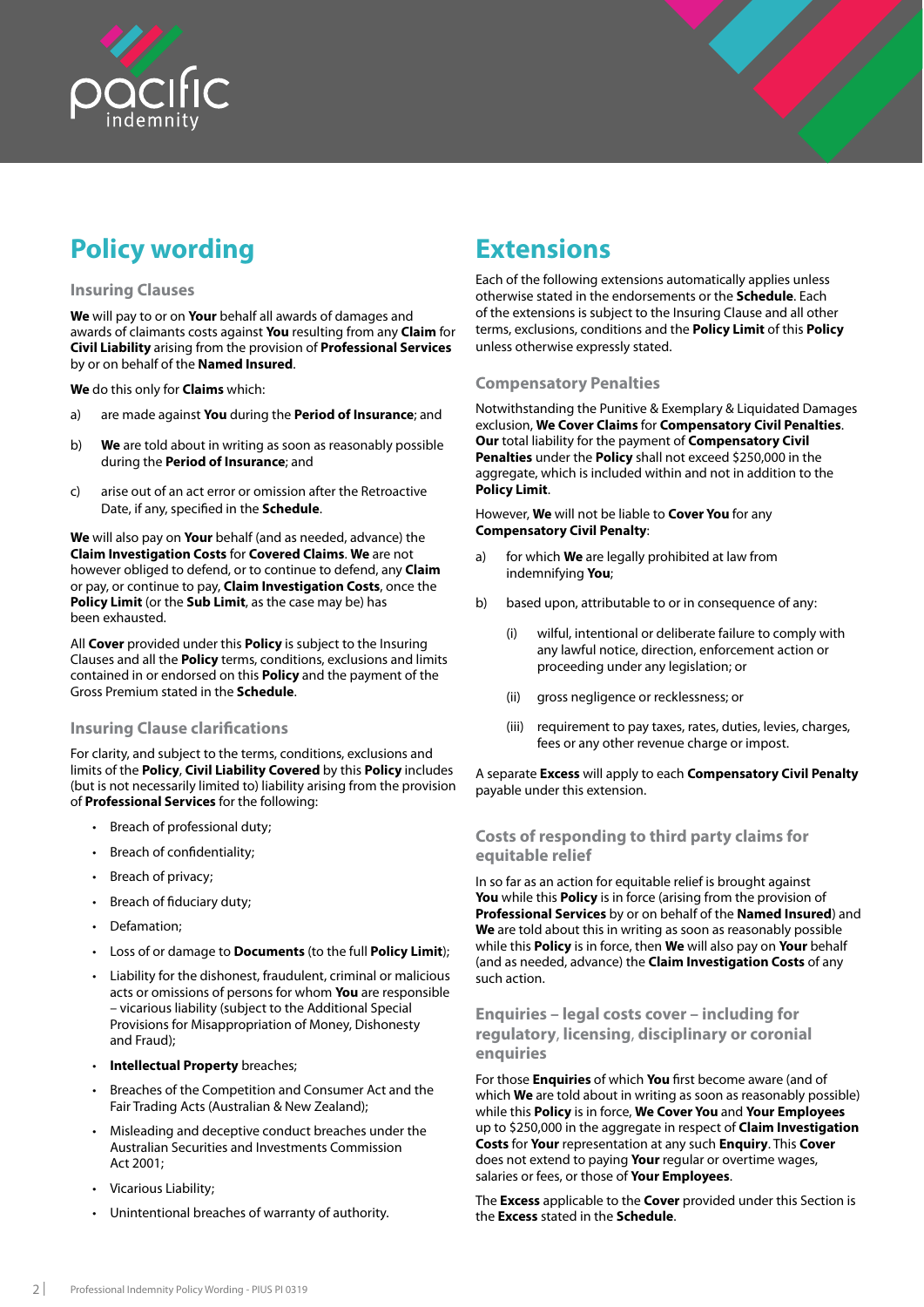<span id="page-5-0"></span>

# **Court Attendance Costs**

For any person described in a) and b) below who is required to physically attend at Court for the purposes of giving evidence as a witness in connection with a **Covered Claim**, then it is agreed that **Claim Investigation Costs** will include the following payments, per day on which attendance in court is required:

- a) Payable to any **Principal** or **Former Principal** \$500
- b) Payable to any **Employee** \$250

No **Excess** shall apply to this Section of the **Policy**.

# **Public Relations Cover**

**We** will pay the reasonable and necessary fees, costs and expenses of a public relations consultant retained by **You** with **Our** prior written consent (which shall not be unreasonably delayed or withheld) to design and implement a **Publicity Campaign** approved by **Us**, which is designed to prevent or mitigate damage to **Your** reputation in consequence of a **Covered Claim** arising from the provision of **Professional Services**.

**Our** total liability for the payment of such fees, costs and expenses of a public relations consultant under the **Policy** shall not exceed a **Sub Limit** of \$50,000 in the aggregate, which is included within and not in addition to the **Policy Limit**.

Notwithstanding the **Policy** excess specified in the **Schedule**, the **Excess** applicable to the cover provided under this Section is \$1,000 for each and every **Publicity Campaign**.

# **Privacy Remediation Expenses**

**We** will pay, on **Your** behalf, **Privacy Remediation Expenses** in respect of a privacy breach event which is notified to **Us** during the **Period of Insurance**, subject to a **Sub Limit** of \$100,000 any one privacy breach event and in the aggregate for all such privacy breach events.

# **Contractual Liability Defence Costs**

Notwithstanding the exclusion for contractual warranties and guarantees within this **Policy We** will **Cover You** for all **Claim Investigation Costs** which **We** consider reasonable and necessary in defending **You** against any **Claim** which:

- a) is made against **You** while this **Policy** is in force; and
- b) **We** are told about in writing as soon as reasonably possible while this **Policy** is in force; and
- c) arise from an act, error or omission on or after the Retroactive Date as specified in the **Schedule** which arise out of:
	- (i) a liability under a contractual warranty, guarantee or undertaking; or
	- (ii) a breach of an indemnity and/or hold harmless term of a written contract,

to the extent that such liability or breach resulted from **Your** act, error or omission in the performance or provision **Professional Services**.

**Our** total liability for the payment of such legal costs and expenses under the **Policy** shall not exceed a **Sub Limit** of \$100,000 in the aggregate, which is included within and not in addition to the **Policy Limit**.

# **Vicarious Liability**

The performance of **Professional Services** by **You** includes, for the purpose of this **Policy**, acts, errors or omissions of **Your** agents or consultants while undertaking work pursuant to the contract with **You** which is reasonably incidental to **Your Professional Services** and for which **You** are liable. Such agents and consultants, however, are not **Covered** by this **Policy**.

# **Continuous Cover**

**We Cover You** for any **Claim**, otherwise **Covered** by this **Policy**, arising from a **Known Circumstance** (notwithstanding the exclusion for **Claims** arising from **Known Circumstances** within this **Policy**) if:

- a) there has been no fraudulent non-disclosure or fraudulent misrepresentation in respect of such **Known Circumstance**; and
- b) **We** were **Your** professional liability insurer when **You** first knew of such **Known Circumstance**; and
- c) **We** continued without interruption to be **Your** professional liability insurer up until this **Policy** came into effect; and
- d) had **We** been notified by **You** of the **Known Circumstance**  when **You** first knew of it, **You** would have been entitled to **Cover** under the policy in force at that time but are not now entitled to be **Covered** by that policy, and **You** would (but for the Claims or Facts Which May Give Rise To Any Claim or Loss Or Liability or Enquiry exclusion of this **Policy**) otherwise be **Covered** under this **Policy**; and
- e) neither the **Claim** nor **Known Circumstance** have previously been notified to **Us** or to any other insurer.

If **You** were entitled to have given notice under any other policy of insurance but did not (for whatever reason) and have therefore lost an entitlement to indemnity, then this Continuous Cover extension does not apply to provide indemnity under this **Policy**.

**We** may reduce the amount **We** pay out under this extension by the amount of any prejudice **We** may suffer in consequence of any delayed notification to **Us**.

The **Policy Limit** of the **Cover We** provide under this extension is the lesser available under the terms of the policy in force at the earlier time referred to in paragraph d) above, or under this **Policy**. The terms of this **Policy** otherwise apply.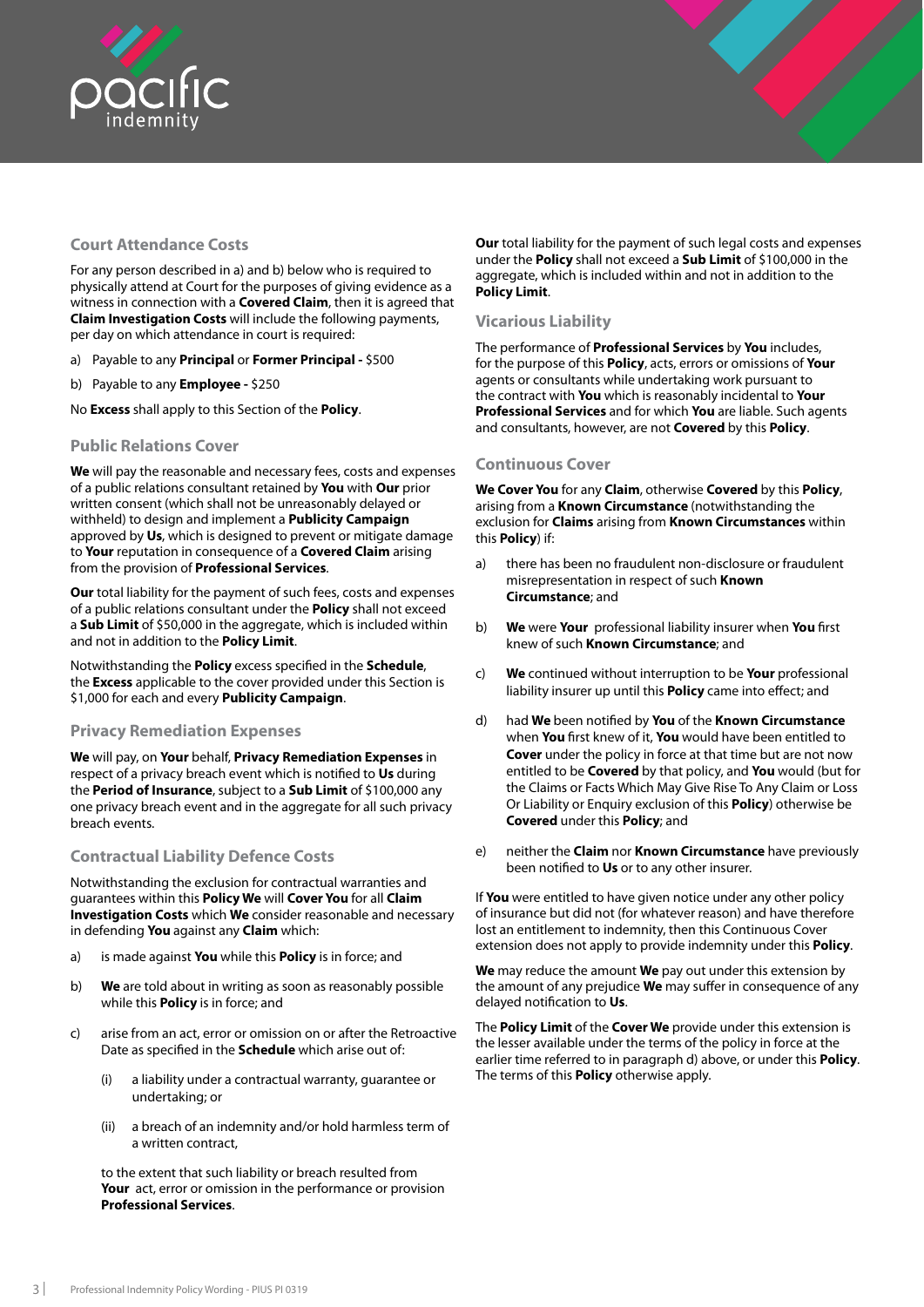<span id="page-6-0"></span>

# **Prior Corporate Entities and Former Subsidiaries - Run-off Cover**

This **Policy** extends to **Cover** (as if they were **You**):

- a) corporate entities through which the **Named Insured**  previously traded, in the course of the provision of **Professional Services**, provided that those corporate entities are still owned by the **Named Insured**; and
- b) any of **Your** former **Subsidiary** companies or other former incorporated entities,

provided that such **Cover** shall only apply in respect of:

- (i) **Claims** arising from the provision of **Professional Services**; and
- (ii) acts, errors or omissions which occurred after the Retroactive Date specified in the **Schedule** and prior to the date on which such **Subsidiary** ceased to be **Your Subsidiary** or ceased to trade.

This extension of **Cover**, however, is subject to receipt by **Us**, at the time of any such **Claim**, of an express written request from the **Named Insured** under the **Policy** to so extend the **Policy Cover**.

# **Mergers & Newly Acquired Subsidiaries**

This **Policy** extends to **Cover** entities (practicing in the same professional discipline as **You**) in respect of **Claims** arising from the provision of **Professional Services** of substantially the same type as those **Covered** by this **Policy**, which are merged with or acquired by **You** while this **Policy** is in force. This **Cover** is only an interim **Cover** for a maximum of thirty days from the date of the merger or acquisition (or until the **Policy** expires if that is sooner). **We** may agree to extend this period (subject to additional premium) after receipt of a satisfactory underwriting submission in respect of the merged or acquired entity. The Retroactive Date for such **Cover** is deemed to be the date of the merger with or acquisition by **You** unless **We** otherwise agree in writing.

**Run-off cover until policy expiry date following mergers**, **acquisitions and winding up**

In the event that a **Run-Off Event** occurs to **You** during the **Period of Insurance** specified in the **Schedule**, then the **Cover** provided by this **Policy** shall continue until the expiry date of this **Policy**  but only in respect of any **Claim** otherwise **Covered** by this **Policy**  arising from any act, error or omission prior to the date of the **Run-Off Event**.

**Cover to Spouse**, **domestic partner**, **Estates**, **Administrators & Executors and Legal Representatives**

If **You**, or anyone entitled to **Cover** under this **Policy**, dies or becomes legally incompetent or insolvent, **We Cover Your** spouse, domestic partner, estate, legal representative or assigns, or the party entitled to **Cover**, to the same extent as **Cover** would otherwise have been available to **You**, but only in respect of **Your** acts, errors or omissions and not of the spouse, domestic partner, estate, administrator, executor, legal representatives or assigns.

# **Non-Renewal Extended Notification Period**

- a) In the event that this **Policy** is not renewed or is cancelled for any reason, other than fraud or non-payment of premium, then **You** have until such time that **You** effect another insurance policy which **Covers** substantially the same risk as this **Policy**, either with **Us** or any other insurer(s), or a period of thirty (30) days commencing on the day immediately following expiry/cancellation of this **Policy**, whichever is sooner, to notify **Us** of any **Claims** made against **You** while this **Policy** is in force.
- b) **Cover** under this extension:
	- (i) does not reinstate or increase the **Policy Limit** or extend the **Period of Insurance**;
	- (ii) will only apply to acts, errors or omissions committed or alleged to have been committed by **You** before the end of the **Period of Insurance** or the cancellation date of this **Policy** where this **Policy** has been cancelled; and
	- (iii) is limited to **Claims** and **Enquiries** arising from an act, error or omission which occurred on or after the Retroactive Date specified in the **Schedule**.

# **Joint Venture**

- a) If the name of a **Joint Venture** is specified in the **Schedule**, then **We Cover You** for **Your** individual and joint liability in respect of that **Joint Venture** as otherwise **Covered** by this **Policy**.
- b) If the name of the **Joint Venture** is not specified in the **Schedule** then **We Cover You** only for **Your** acts, errors or omissions arising from the provision of **Professional Services** as otherwise **Covered** by this **Policy**.

# **What is not Covered**

**We** do not **Cover You** for or in respect of:

**Claims or Facts Which May Give Rise To Any Claim or Loss or Liability or Enquiry**

**Claims**, or facts which may give rise to any **Claim** or loss or liability or **Enquiry**:

- a) known to **You** at the inception date of this **Policy**; or
- b) arising from a **Known Circumstance**; or
- c) directly or indirectly based upon, attributable to, or in consequence of any **Known Circumstance** or known **Claims**, losses, liabilities or **Enquiries**; or
- d) disclosed in the **Proposal** or arising from or associated with facts or circumstances disclosed in the **Proposal**; or
- e) if the **Policy** is endorsed or amended mid term, for any **Claim** or **Covered Claim** or any associated costs that arose from a **Known Circumstance** (as at the effective date of the amendment or endorsement) to the extent that the **Claim** or **Covered Claim** or any associated costs would not have been **Covered** by the **Policy** before such amendment or endorsement.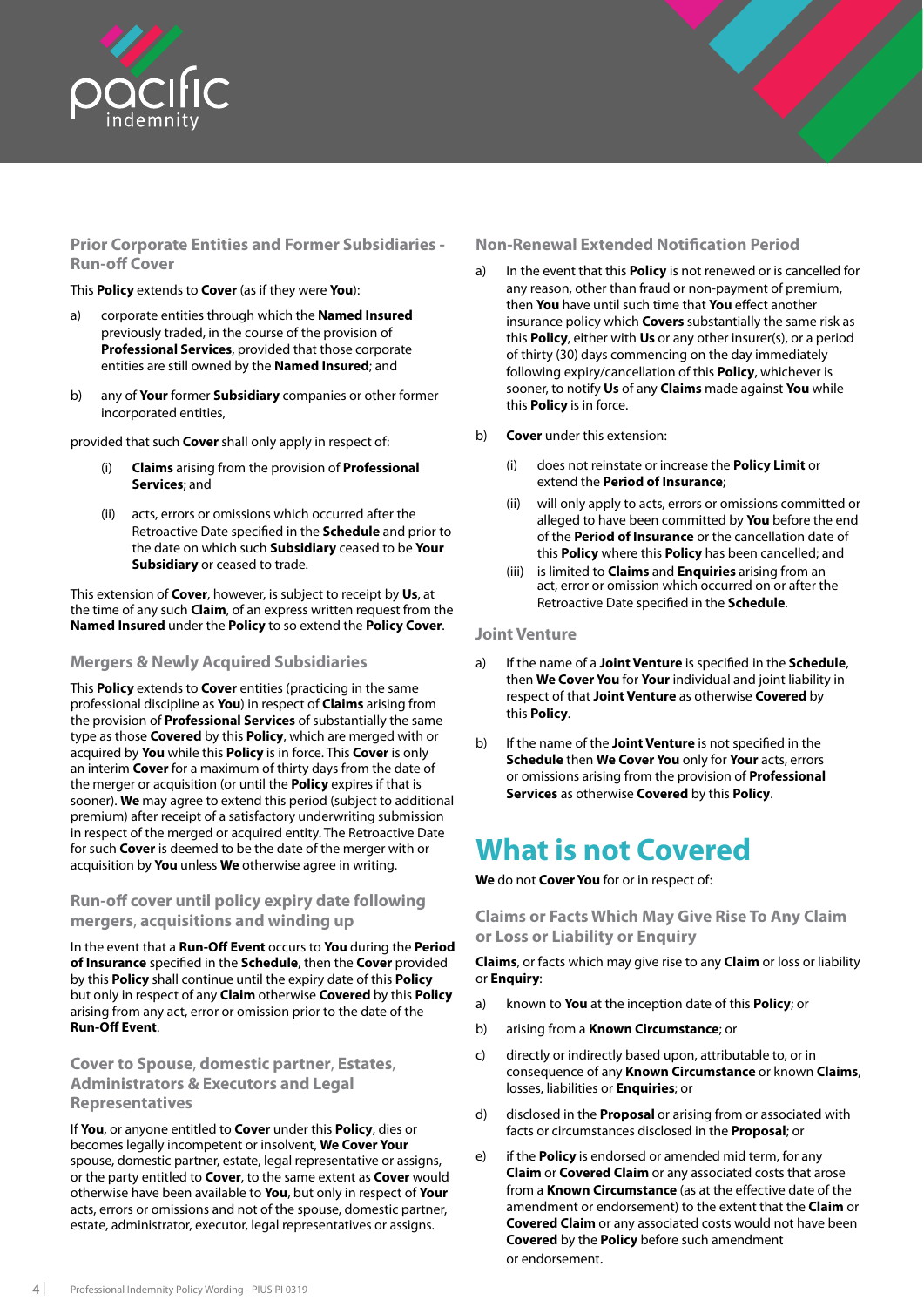<span id="page-7-0"></span>

# **Foreign Courts**

#### **Claims**:

- a) first brought in or determined pursuant to the laws of, the United States of America or the Dominion of Canada, or their territories or protectorates; or
- b) arising out of the enforcement of judgments, orders or awards obtained in or determined pursuant to the laws of the United States of America or the Dominion of Canada, or their territories or protectorates; or
- c) where the proper law of the United States of America or the Dominion of Canada, or their territories or protectorates is applied to any of the issues in any **Claim** or **Covered Claim**, **Covered** by this **Policy**.

# **Assumed duty or obligation**

### **Claims** which:

- a) allege a liability under a contractual warranty, guarantee or undertaking (unless the liability would have existed regardless of the contractual warranty, guarantee or undertaking); or
- b) arise from circumstances where a right of contribution or indemnity has been given up by **You**; or
- c) arise from circumstances where someone has done work or provided services under an arrangement or agreement with **You** which limits any potential right for **You** to receive contribution or indemnity from that person; or
- d) arise from any **Civil Liability** which **You** agree to accept in connection with the provision of the **Professional Services** which is more onerous than that which **You** would otherwise have at common or statute law; or
- e) arise from any business not conducted for or on behalf of the **Named Insured**.

# **Related parties**

**Claims** against any of **You** brought by or on behalf of:

- a) any other of **You**; or
- b) any company in respect of which **You** or any person or party specified in a) above holds (beneficially or otherwise) more than 10% of the voting shares or rights and/or an executive role; or
- c) any trust in respect of which **You** or any person or party specified in a) above is a trustee and/or beneficiary and/or has a direct or indirect financial interest; or
- d) any other person, firm or incorporated body having control of over 10% or more of the voting shares or rights or an executive role in the operation of the **Named Insured**.

# **Refund of Professional Fees and Trading Debts**

### **Claims**:

- a) for (or calculated by reference to) the refund of professional fees or charges (by way of damages, offset or otherwise); or
- b) for the costs and expenses incurred by **You** or on **Your** behalf in complying with any contractual obligations or making good any faulty product; or
- c) directly or indirectly arising from the provision of cost guarantees, estimates of probable costs, estimates of probable financial savings or contract price or cost estimates being exceeded; or
- d) related to a liability to pay trading debts, or the repayment of any loan.

# **Profit**

Any forgone or un-realised profit. In particular, there is no **Cover**  under this **Policy** for any component of profit which would have been derived or derivable by **You** from the sale or supply of any goods, services or rights by **You** or on **Your** behalf.

## **Insolvency**

Liability or loss directly or indirectly arising out of or in any way connected with **Your** insolvency, bankruptcy or liquidation.

# **Goods & Workmanship**

#### **Claims** directly or indirectly arising from:

- a) the manufacture, maintenance, installation, assembly, processing, sale, supply or distribution of goods or products by **You** or on **Your** behalf; or
- b) workmanship in manufacture, fabrication, construction, erection, installation, assembly, alteration, maintenance, servicing, remediation, repair, demolition or disassembly (including any materials, parts or equipment furnished in connection therewith) by **You** or on **Your** behalf; or from supervision of such workmanship by any of **You**.

# **Employers Liability**, **Directors' & Officers' Liability**, **Occupier's Liability**, **Motor**, **Marine**, **etc**

# **Claims**:

- a) directly or indirectly based upon, attributable to or in consequence of **Your** liability as an employer; or
- b) for bodily injury (including mental anguish or emotional distress), sickness, disease or death of any employee, apprentice, contractor, volunteer or any worker who is under **Your** direction, control and/or supervision or for whose workplace safety **You** are responsible; or
- c) arising out of or in respect of actual or alleged unlawful discrimination (or other unlawful act, error or omission) by any of **You** against any employee or employment applicant; or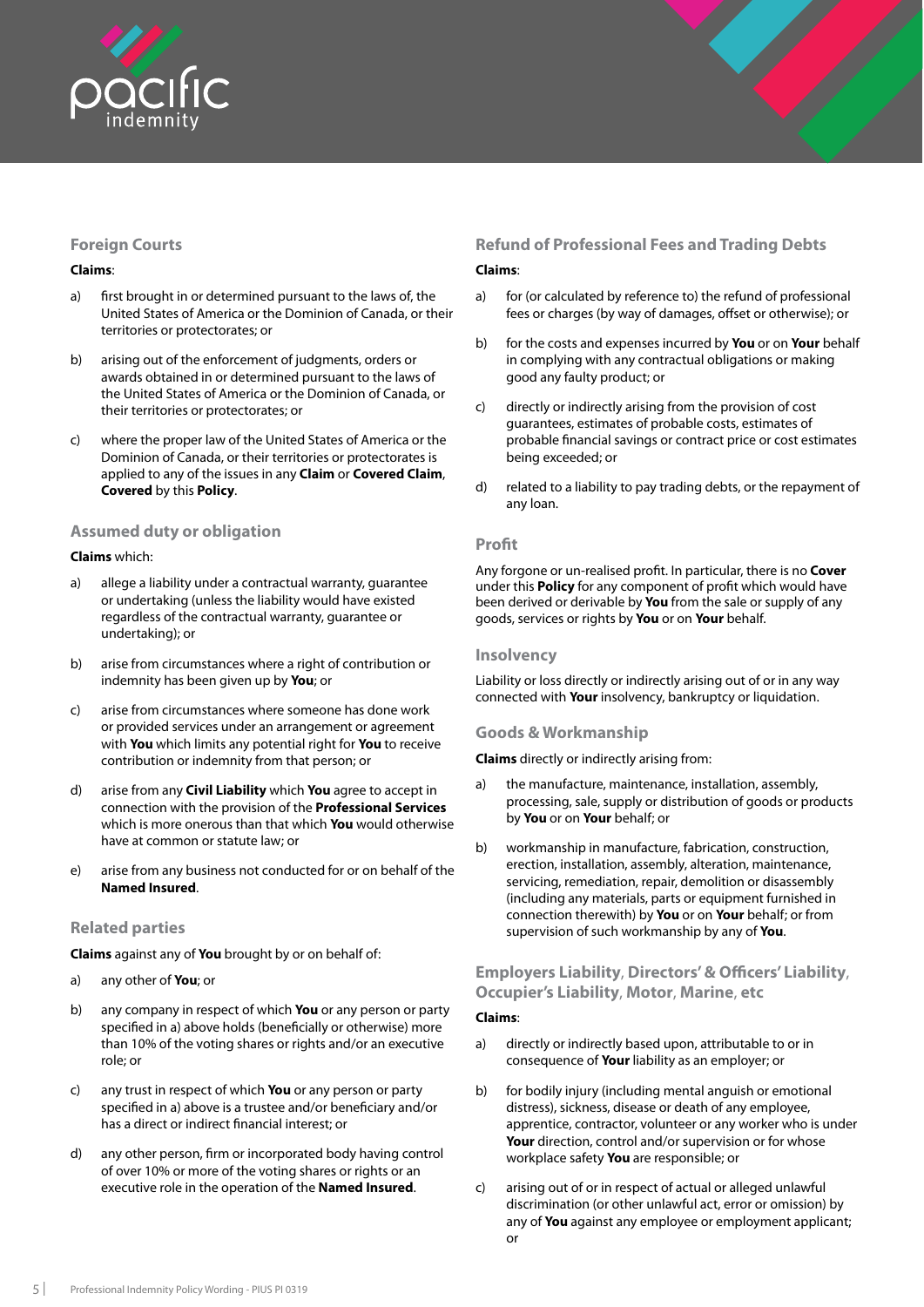<span id="page-8-0"></span>

- d) arising out of or in respect of actual or alleged acts errors or omissions of any of **You** who is a director or officer of any incorporated body and while acting in that capacity; or
- e) arising from occupation (or alleged occupation) of land or buildings by any of **You**; or
- f) arising from or in respect of **Your** liability as an owner or operator of any aircraft, marine craft or motor vehicles of any kind.

### **Punitive & Exemplary & Liquidated Damages**

For punitive, aggravated or exemplary or liquidated damages or for fines or penalties. Further, this **Policy** does not provide **Cover**  for any investigation or defence costs associated with such **Claims**  or **Covered Claims**.

#### **Intentional or Dishonest Damage or Loss**

Intentional or dishonest damage or loss:

- a) arising from **Your** acts, errors, omissions or conduct, or acts, errors, omissions or conduct by a party otherwise entitled to **Cover** under this **Policy**, with the intention (or with reckless disregard for the consequences) of either:
	- (i) causing loss, damage or injury (including mental or emotional damage); or
	- (ii) depriving a third party (or another of **You**) of a tangible or intangible asset or thing to which they are entitled; or
	- (iii) arising from any wilful breach of any statute, contract or duty by **You**;
- b) arising from **Your** fraudulent or dishonest or criminal or malicious acts or omissions or conduct.

This exclusion does not restrict **Cover** otherwise provided under the **Policy** for vicarious liability for the dishonest, fraudulent, criminal or malicious acts or omissions of persons for whom **You** are responsible.

# **De-Registration**

**Claims** arising from acts, errors or omissions by or on **Your** behalf which occurred at a time when a statutory registration or licence (which was required by law in order for **You** to be entitled to practice or provide the **Professional Services**) was not held, was cancelled or suspended or was otherwise not current or valid for the **Professional Services** provided.

#### **Asbestos**

**Claims** which would not have arisen but for the existence of asbestos.

#### **Radioactivity & Nuclear Hazards**

#### **Claims** arising from:

- a) ionising radiations or contamination by radioactivity from any nuclear material; or
- b) the hazardous properties of any nuclear explosive, assembly or component.

#### **War & Uprisings**

**Claims** arising directly from:

- a) war, invasion, acts of foreign enemies, civil or military uprisings, hostilities (even if war is not declared), or government power being taken unlawfully; or
- b) property being taken, damaged or destroyed by a government or public or local authority.

#### **Terrorism**

**Claims** directly or indirectly caused by, contributed to by, resulting from or arising out of or in connection with:

- a) any act of **Terrorism** regardless of any other cause or event contributing concurrently or in any other sequence to the loss, damage, illness, injury, death, cost or expense; or
- b) any action in controlling, preventing, suppressing, retaliating against, or responding to any act of **Terrorism**.

#### **Sanctions**

**Claims** in respect of which and to the extent to which trade or economic sanctions or other laws or regulations prohibit **Us** from providing **Cover**.

#### **Pollution**

**Claims** arising directly or indirectly from the discharge, dispersal, release or escape of **Pollutants** into or upon land, the atmosphere, or any water course or body of water.

# **Limits & GST**

**Cover** under this **Policy** shall not exceed the **Policy Limit** for any one **Claim** or series of **Claims** (including **Covered Claims**) arising from the same or interrelated acts, errors or omissions. For the purposes of this **Policy**, all such **Claims** shall be deemed to have been made against **You** in the earliest **Period of Insurance** in which such a **Claim** is first made against **You** (or during which **You** first become aware of facts that might give rise to a **Claim**).

Where the same **Claim** is made against more than one of **You** then the limit is not increased by reason of the number of persons against whom the **Claim** is made.

# **Aggregate Policy Limit**

Subject to the above and the following qualifications, **We** will provide **Cover** to a maximum of twice the **Policy Limit** for all **Claims Covered** by this **Policy**.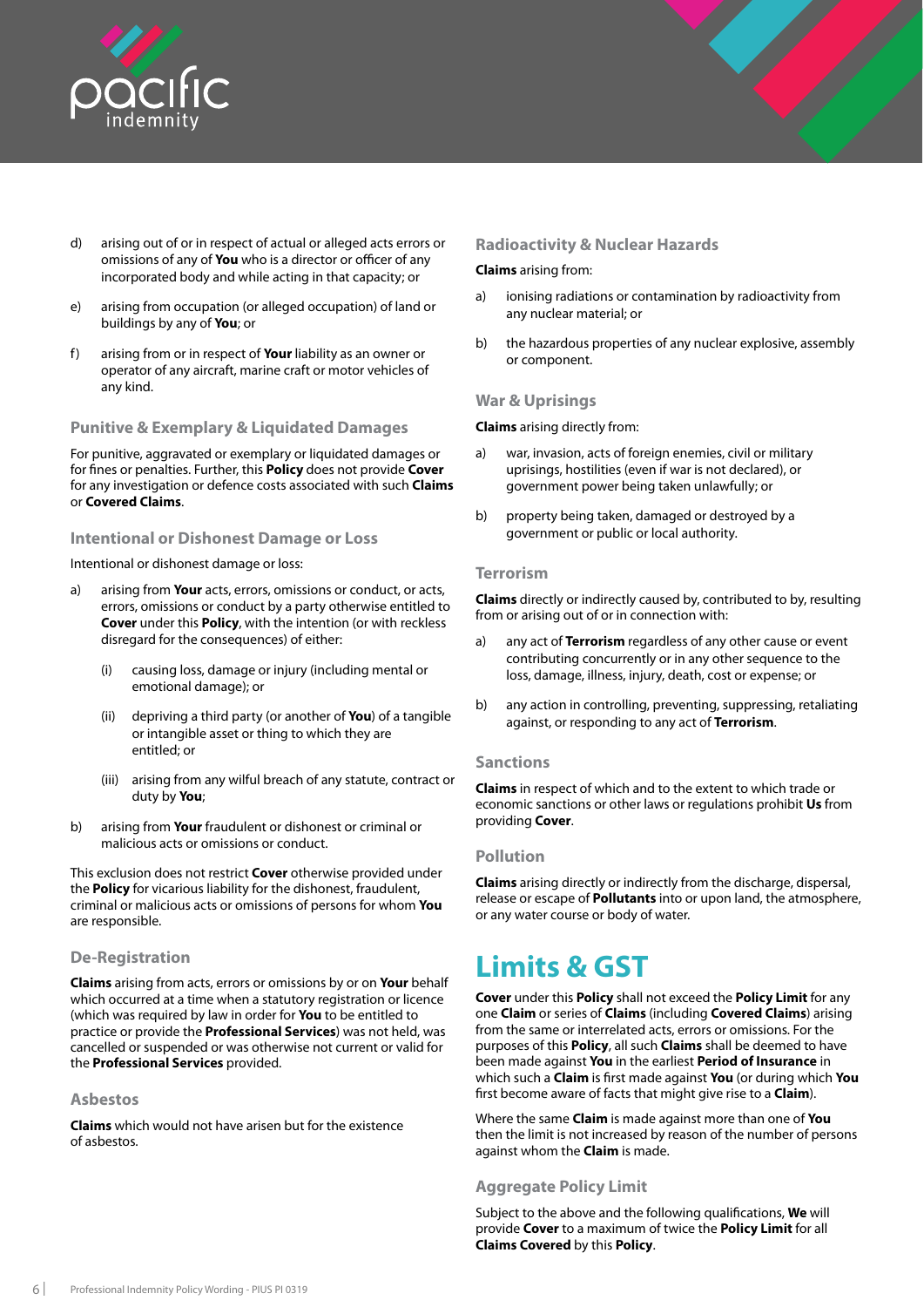<span id="page-9-0"></span>



# **Aggregate Limit qualifications**

To the extent permitted by law, if there is other insurance cover available to **You**, then subject to Section 45 of the Insurance Contracts Act, **Cover** in excess of one **Policy Limit** (up to a maximum of twice the **Policy Limit**) is only available for so much of the liability (otherwise **Covered** by this **Policy**) which is not **Covered** by such insurance.

# **Limit of Cover for Claim Investigation Costs**

Where **Cover** is provided under this **Policy** for any **Claim**, then **Claim Investigation Costs** are payable in respect of that **Claim**  in addition to the **Policy Limit** but only up to an amount equal to the **Policy Limit**. The aggregate amount **We** pay in total for **Claim Investigation Costs** for or in respect of all **Claims Covered** by this **Policy** shall not exceed an amount equal to twice the **Policy Limit**.

### **Sub Limits**

If this **Policy** or the **Schedule** indicates any **Sub Limits** for specific types of **Cover** under this **Policy**, then the applicable **Sub Limits**  and not the **Policy Limit** apply only to these **Claims**. These **Sub Limits** are included within and not in addition to the **Policy Limit**.

# **GST Input Tax Credits**

- a) Where and to the extent that **We** are entitled to claim an Input Tax Credit for a payment made under the **Policy**, then any monetary limit in the **Policy** on **Our** obligation to make such a payment, shall be net of **Our** entitlement to the Input Tax Credit.
- b) Where and to the extent that **You** are entitled to claim an Input Tax Credit for a payment required to be made by **You**  as an **Excess**, then the amount of the **Excess** shall be net of **Your** entitlement to the Input Tax Credit.
- c) Where payment is made under this **Policy** for the acquisition of goods, services or other supply, **We** will reduce the amount of the payment by the amount of any Input Tax Credit that **You** are, or will be, entitled to under A New Tax System (Goods and Services Tax) Act 1999 in relation to that acquisition, whether or not that acquisition is made.
- d) Where payment is made under this **Policy** as compensation instead of payment for the acquisition of goods, services or other supply, **We** will reduce the amount of the payment by the amount of any Input Tax Credit that **You** would have been entitled to under A New Tax System (Goods and Services Tax) Act 1999 had the payment been applied to acquire such goods, services or other supply.

# **Claim Conditions**

# **Investigation**, **defence and settlement of Claims**

#### **We must be told about Claims**

**You** must tell **Us** in writing about any **Claims** or losses as soon as possible and while this **Policy** is in force. If this is not done, **Your**  right to **Cover** under this **Policy** may be affected.

#### **Claims co-operation**

Each of **You** must:

- a) diligently do, and allow to be done, everything reasonably practicable to avoid or lessen **Your** liability in relation to a **Claim** (or **Covered Claim**) or loss otherwise **Covered** by this **Policy**; and
- b) promptly give to **Us** all the help and information that **We**  may reasonably require to:
	- (i) investigate, mitigate and defend a **Claim** or loss; and
	- (ii) determine **Our** liability under this **Policy**.

#### **We can protect Our position**

When **We** receive a notification of a **Claim**, or **Covered Claim**, then **We** can take whatever action **We** consider appropriate to protect **Our** position.

This does not, however:

- a) indicate that any of **You** is entitled to be **Covered** under this **Policy**; or
- b) prejudice **Our** rights under the **Policy** or at law.

**We can manage the Claim (or Covered Claim) on Your behalf**

#### **We** can:

- a) take over and defend or settle any **Claim** (or **Covered Claim**) in **Your** name; and
- b) claim in **Your** name, any right that **You** may have for contribution or indemnity.

**You must not admit liability for or settle any Claim (or Covered Claim)**

#### **You** must not:

- a) admit liability for, or settle any **Claim** (or **Covered Claim**); or
- b) incur any **Claim Investigation Costs** without first obtaining **Our** written consent. If **Our** prior written consent is not obtained, **Your** right to **Cover** under this **Policy** may be affected.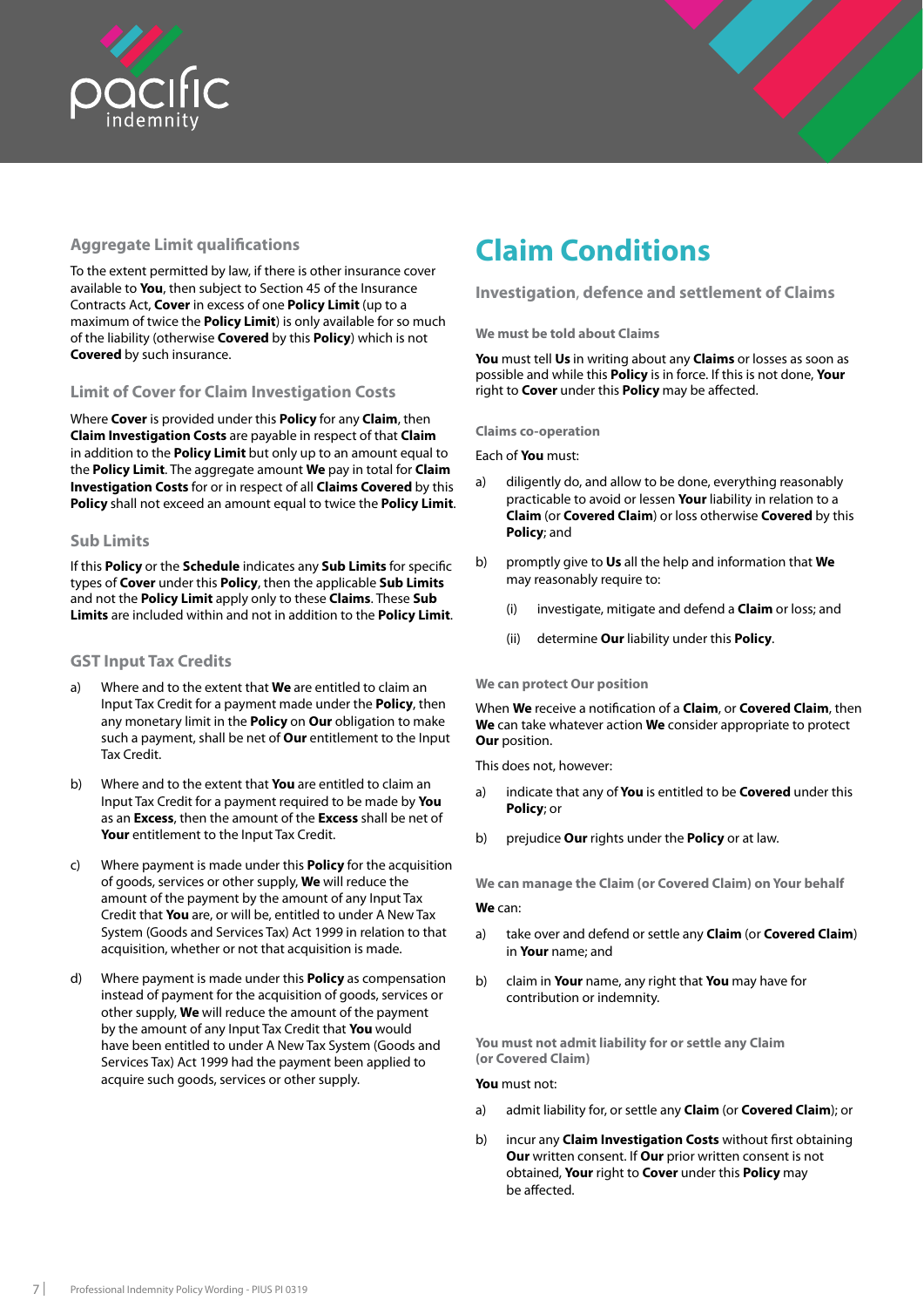

#### **Your right to contest**

If **You** elect not to consent to a settlement that **We** recommend and **You** want to contest or continue the dispute or legal proceedings, then **We** will only **Cover You** (subject to the **Policy Limit**) for:

- a) the amount **We** could have settled the matter for; less
- b) the relevant **Excess** specified in the **Schedule**; plus
- c) the **Claim Investigation Costs** calculated to the date **You**  elected not to consent to the settlement.

#### **Senior Counsel**

Unless a Senior Counsel, that **We** and **You** both agree to instruct, advises that the **Claim** or **Covered Claim** should be contested, then to the extent permitted by law (subject to Section 43 of the Insurance Contracts Act) neither **We** nor **You** can require the other to contest any legal proceedings about a **Claim** if the other does not agree to do so.

In formulating his or her advice, Senior Counsel must be instructed to consider the economics of the matter, having regard to but not limited to:

- a) the damages and costs likely to be recovered; and
- b) the likely costs of defence; and
- c) **Your** prospects of successfully defending the **Claim** or **Covered Claim**.

#### The cost of Senior Counsel's opinion will form part of the **Claim Investigation Costs**.

If Senior Counsel advises that the matter should be or is appropriate to be settled and if the terms of settlement which **We** recommend are within limits which are reasonable (in Senior Counsel's opinion and in the light of the matters he/she is required to consider), then **You**:

- a) cannot (subject to the provisions herein under the heading "Your right to contest") object to the settlement; and
- b) must immediately pay the relevant **Excess** specified in the **Schedule**.

#### **Payments to settle potential Claims**

Any money **We** pay to settle anything which might give rise to a **Claim (**or **Covered Claim)**, is taken to be:

- a) a payment to settle a **Claim (**or **Covered Claim)**; and
- b) a payment for the purpose of calculating the total of all **Claims (**or **Covered Claims)** under this **Policy**.

#### **Recovering money from Employees**

**We** will not recover any amount paid out in respect of a **Claim**  or loss under this **Policy** from any of **Your Employees** or former **Employees** unless the **Claim (**or **Covered Claim)** arose from dishonest, fraudulent, criminal or malicious acts or omissions of such **Employee** or former **Employee**.

**Offsetting of costs & expenses You owe Us against what We owe You**

If **We** incur costs or expenses above **Our** liability under the **Policy**  for **Claim Investigation Costs**, then **You** must pay whatever amount is above that liability immediately **We** ask for it.

**We** can offset that payment due from **You** against (and deduct that amount from) any amount **We** must pay to or on behalf of **You** under this **Policy**.

**The Excess**

- a) **We** only provide **Cover** (up to the **Policy Limit**) for that part of the **Covered Claim** above the **Excess** specified in the **Schedule**;
- b) There is no **Excess** for **Claim Investigation Costs** when **We Cover You** for the **Covered Claim**;
- c) Only one **Excess** is payable for any one **Claim** or series of **Claims** (including **Covered Claims**) arising from the same or interrelated acts, errors or omissions.

#### **Advancement of Claim Investigation Costs**

If **We** elect not to take over and conduct the defence or settlement of any **Claim**, then **We** will pay all reasonable and necessary **Claim Investigation Costs** provided that:

- a) **We** have not already denied indemnity under the **Policy**; and
- b) **Our** written consent is obtained prior to **You** incurring such **Claim Investigation Costs** (such consent not to be unreasonably withheld).

**We** reserve the right to recover any **Claim Investigation Costs**  paid under this provision from **You**, in the event and to the extent that:

- a) **You** make an admission in writing of any fraudulent, dishonest, malicious or intentional conduct; or
- b) it is subsequently established, directly or indirectly, by admission, judgment or other final adjudication, that **You**  were not entitled to **Cover** under this **Policy**.

#### **Allocation**

- a) If a **Claim** includes both matters which are **Covered** and matters which are not **Covered** by this **Policy**, then both **You** and **We** will allocate (based upon **Your** relative legal and financial exposures to matters **Covered** and matters not **Covered** by this **Policy**) any amounts which have been incurred by **You** or on **Your** behalf.
- b) If both **You** and **We** cannot agree on an allocation of such amounts incurred by **You** or on **Your** behalf then:
	- (i) **We** will advance such portion of the **Claim Investigation Costs** which **We** deem to be **Covered** under this **Policy**, unless and until a different and final allocation is mutually agreed upon between **You and Us** or is judicially determined.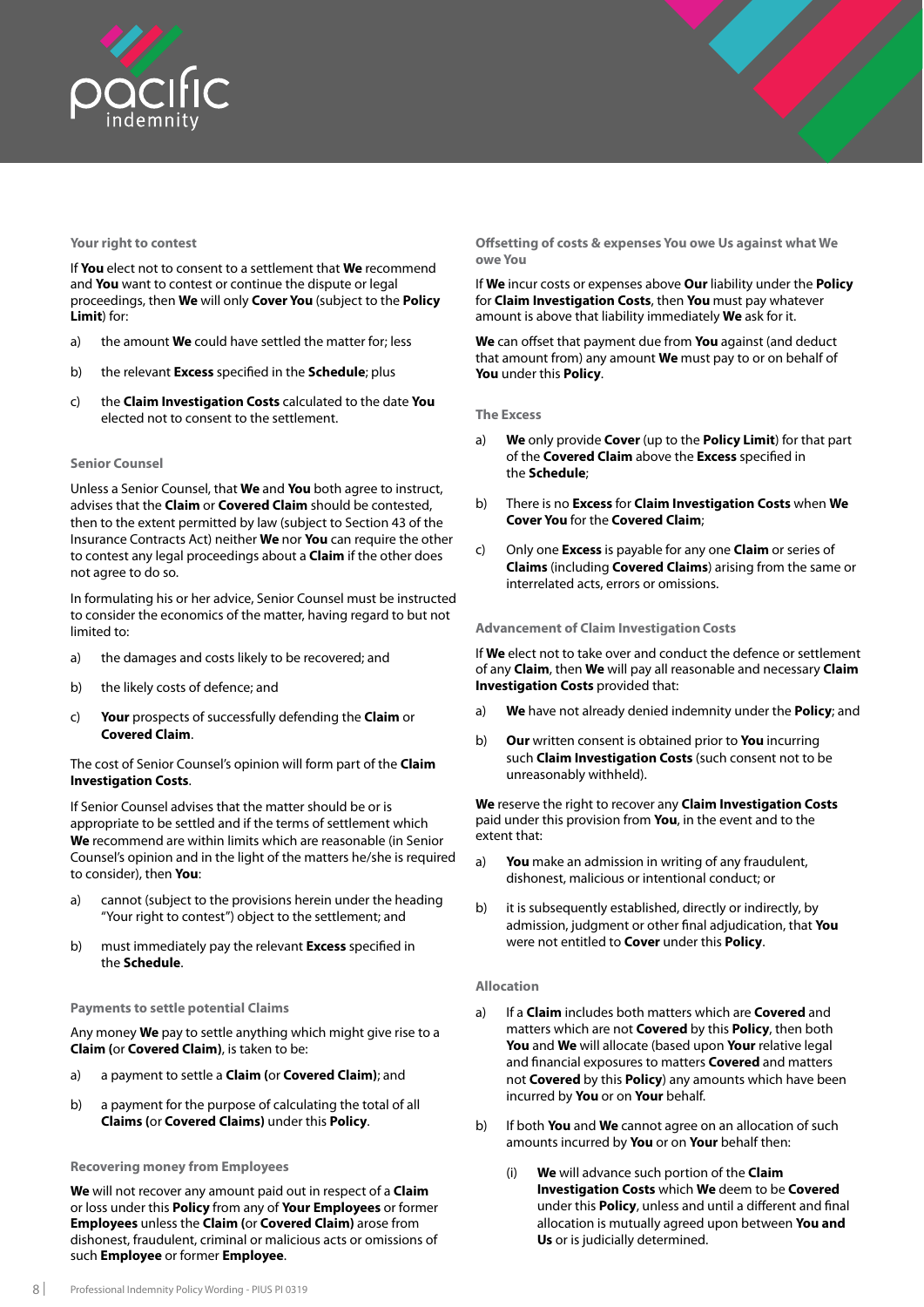<span id="page-11-0"></span>

- We may, in Our sole discretion, pay amounts (other than amounts for **Claim Investigation Costs**) which **We** deem to be **Covered** under this **Policy**, unless and until a different and final allocation is mutually agreed upon between **You** and **Us** or judicially determined.
- (iii) any allocation of damages, **Claim Investigation Costs** or other amounts which are mutually agreed upon between **You** and **Us** or judicially determined in accordance with this provision will be applied retroactively to such amounts notwithstanding any prior payment or advancement, as the case may be, to the contrary.
- (iv) any allocation or advancement of **Claim Investigation Costs** will not apply to or create any presumption with respect to the allocation of amounts in respect of a **Claim**, other than in respect of **Claim Investigation Costs**.

**Disclosure of information to Us in respect of the Cover and the Claim (or Covered Claim)**

The solicitors instructed by **Us** for any **Claim** (or **Covered Claim**) can disclose to **Us** any information that they may receive in that capacity, wherever and from whomsoever they obtain it and notwithstanding that they may also be representing **You** in respect of the notified circumstance or **Covered Claim**. By claiming under this **Policy**, **You** (and any person entitled to indemnity under this **Policy**) authorise such solicitors to disclose this information to **Us**.

# **Additional Special Provisions for Misappropriation of Money**, **Dishonesty and Fraud**

When the **Claim** under this **Policy** involves the theft or misappropriation of **Money** (excluding the theft or misappropriation from a trust account operated by the **Named Insured**):

- a) the **Cover** is subject to a **Sub Limit** of \$500,000 in the aggregate for all such **Claims**; and
- b) the **Cover** is subject to the **Policy** terms and conditions for **Claim Investigation Costs**, **We** also pay in addition to the **Sub Limit** specified in a) above, **Claim Investigation Costs**  (but only up to an amount equal to the **Sub Limit**); and
- c) for any **Claim**, or **Claims** (including **Covered Claims**) arising from one act, error or omission, the aggregate **Cover** under this **Policy** for **Claims** involving or arising from the theft or misappropriation of **Money** shall not exceed the **Sub Limit**  specified in a) above; and
- d) the **Named Insured** must pay only one **Excess** inclusive of **Claim Investigation Costs** for all **Covered Claims** involving or arising from the theft or misappropriation of **Money** arising from the one act, error or omission.

When the **Claim** under this **Policy** involves theft or misappropriation of **Money** from a trust account operated by the **Named Insured**, then **We** only provide **Cover**, if:

- a) the trust account was audited at least annually by a qualified independent accountant; and
- b) all cheques prepared on that trust account are required to be signed by a **Principal** or two authorised people; and
- c) all electronic fund transfers are required to be authorised by a **Principal** and accounts which are accessible on line are reviewed at least weekly.

**You** must take and continue to take all reasonable precautions to prevent any **Claim** arising from fraud or dishonesty and continue to perform all the supervision, controls, checks and audits reasonably practicable to avoid or lessen a **Claim** arising from fraud or dishonesty.

**We** deduct from any money **We** pay for a **Claim** or loss arising from fraud or dishonesty.

- a) the amount of any money which **You** would have paid to the fraudulent, dishonest, criminal or malicious person the subject of **Cover** under this **Policy**, if they had not been fraudulent, dishonest, criminal or malicious; and
- b) the amount of any money of, or to which the person referred to in paragraph a) above is entitled, which **You** hold (if **We**  can do so by law).

Notwithstanding express **Cover** extensions for vicarious liability arising from fraud or dishonesty of **Employees**, there is no **Cover**  under this **Policy** to any person or entity the subject of **Cover** under this **Policy**, for any **Claim** or loss directly or indirectly based upon, or attributable to, or in consequence of any dishonest, fraudulent, criminal or malicious acts or omissions or conduct of which:

- a) any such person or entity had knowledge, or had reason to suspect, at or prior to the time of such acts or omissions; and
- b) failed to take any reasonable action to prevent.

There is no **Cover** under this **Policy** to any person who was a participant in any fraudulent or dishonest or criminal or malicious acts or omissions or conduct for any **Claim** arising from such acts or omissions or conduct.

For the purpose of this **Policy**, **Money** means local or foreign currency, coins, bank notes, cheques, travellers cheques, registered cheques, postal orders, money orders, negotiable instruments, bearer bonds or coupons, stamps and bullion.

# **General Provisions**

# **Premium Payment**

The **Cover We** provide in this **Policy** is subject to full payment of the Gross Premium as stated in the **Schedule**. If full payment of the Gross Premium is not made, there is no **Cover**.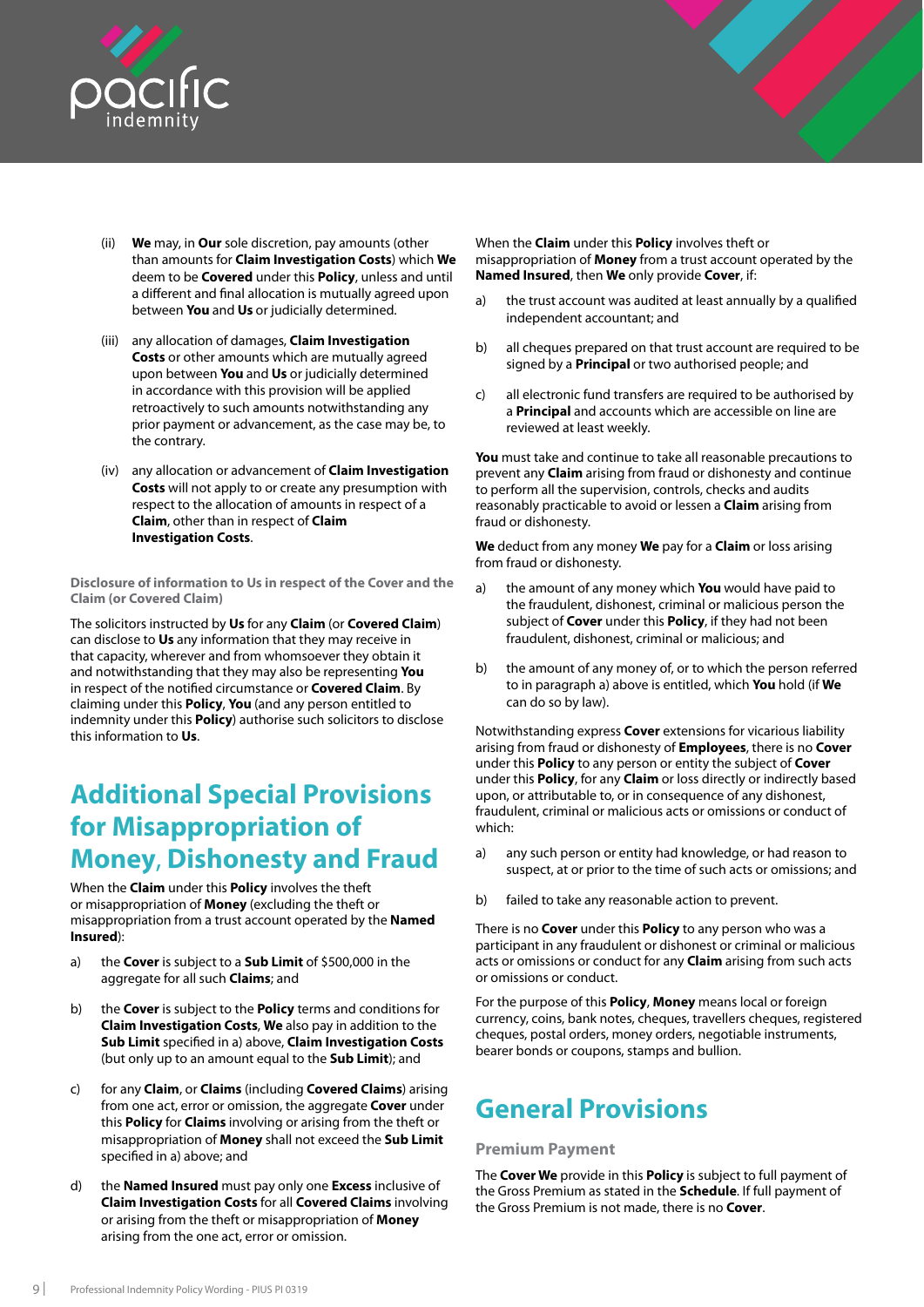<span id="page-12-0"></span>

# **Cover Beneficiaries**

In so far as **Cover** is extended under this **Policy** to individuals and entities who are not a contracting party under this **Policy**, such **Cover** is subject to those individuals and/or entities (as the case may be) agreeing in writing within a reasonable time of notification to **Us** of the **Claim** or **Covered Claim**:

- a) to be bound by the terms, conditions, exclusions and limits of this **Policy**;
- b) to be bound by obligations of utmost good faith as if they were a contracting party; and
- c) to be liable individually, and together with **You**, for paying the **Excess** (or any other payment due to **Us** under this **Policy**) in respect of any **Cover** provided to them under this **Policy**.

### **Loss Prevention**

**You** shall, as a condition to **Cover** under this **Policy**, take all reasonable steps to prevent any act, error, omission or circumstance which may cause or contribute to any **Claim** or loss which may be **Covered** under this **Policy**.

## **Other Insurance Which May Cover The Risk**

**You** must immediately advise **Us** in writing of any insurance already affected or which may subsequently be affected covering, in total or in part and whether absolutely or contingently, the liability, **Claim**, loss or **Claim Investigation Costs**, or any part of them, **Covered** by this **Policy**.

# **Material Change in the Risk**

**You** must immediately advise **Us** in writing of any material change in the risk **Covered** by this **Policy**.

# **The Proposal – Severability and Non-imputation**

The **Proposal We** were given by or on **Your** behalf before this **Policy** commenced, is taken to be a separate **Proposal** for each natural person or entity **Covered** under this **Policy**.

If there is any incorrect fact or misstatement in the **Proposal**  that relates to one of **You** who is a natural person then, for the purposes of this **Policy**, **We** do not attribute it to any other of **You** who was not aware of the incorrect fact or misstatement.

#### **Authority to accept notices & to give instructions**

The person or entity first listed as the **Named Insured** in the **Schedule** is appointed as agent of:

- a) each of **You**; and
- b) any person or entity who is entitled to a benefit under this **Policy** (when they request **Cover** or suffer a loss under this **Policy**)

in all matters relating to this **Policy**, and to **Claims** or **Covered Claims** which are (or are to be) **Covered** by the **Policy**.

In particular (but without limitation) the person or entity first listed in the **Schedule**, as the **Named Insured**, is the agent for the following purposes:

- (i) to give and receive notice of **Policy** cancellation, to pay premiums and to receive any return premiums that may become due under this **Policy**; and
- (ii) to accept endorsements or other notices provided for in this **Policy**; and
- (iii) to give instructions to solicitors or counsel that **We**  appoint or agree to, and to receive advice from them and to act on that advice; and
- (iv) to consent to any settlement that **We** recommend; and
- (v) to do anything that **We** or **Our** legal advisers think might help with the procedures set out in this **Policy** for settling and defending **Claims** or **Covered Claims**; and
- (vi) to give **Us** information relevant to this **Policy**, which **We**  can rely on when **We** decide whether to accept the risk, and set the **Policy** terms or the premium.

#### **De-registration**

**You** must tell **Us** immediately in writing if **Your** statutory registration or licence, (which you are legally required to hold to provide **Professional Services)** is cancelled, suspended or terminated or has had conditions imposed during the **Period of Insurance** specified in the **Schedule**.

# **Payment in Australian dollars in Australia**

All premiums and **Claims** must be paid in Australian dollars in Australia.

# **Law of the Policy**

This **Policy** is governed by the law of the Territory or State where the **Policy** was issued (which is specified in the **Schedule**). The courts of that place have jurisdiction in any dispute about or under this **Policy**.

#### **Territorial & Jurisdiction Limits**

**Cover** under this **Policy** is not restricted by where anything giving rise to the **Claim** occurred. However, **Our Cover** is restricted in accordance with the Foreign Courts exclusion in this **Policy**.

# **Schedule must be included**

This **Policy** is only legally enforceable if it includes a **Schedule** issued by **Us**.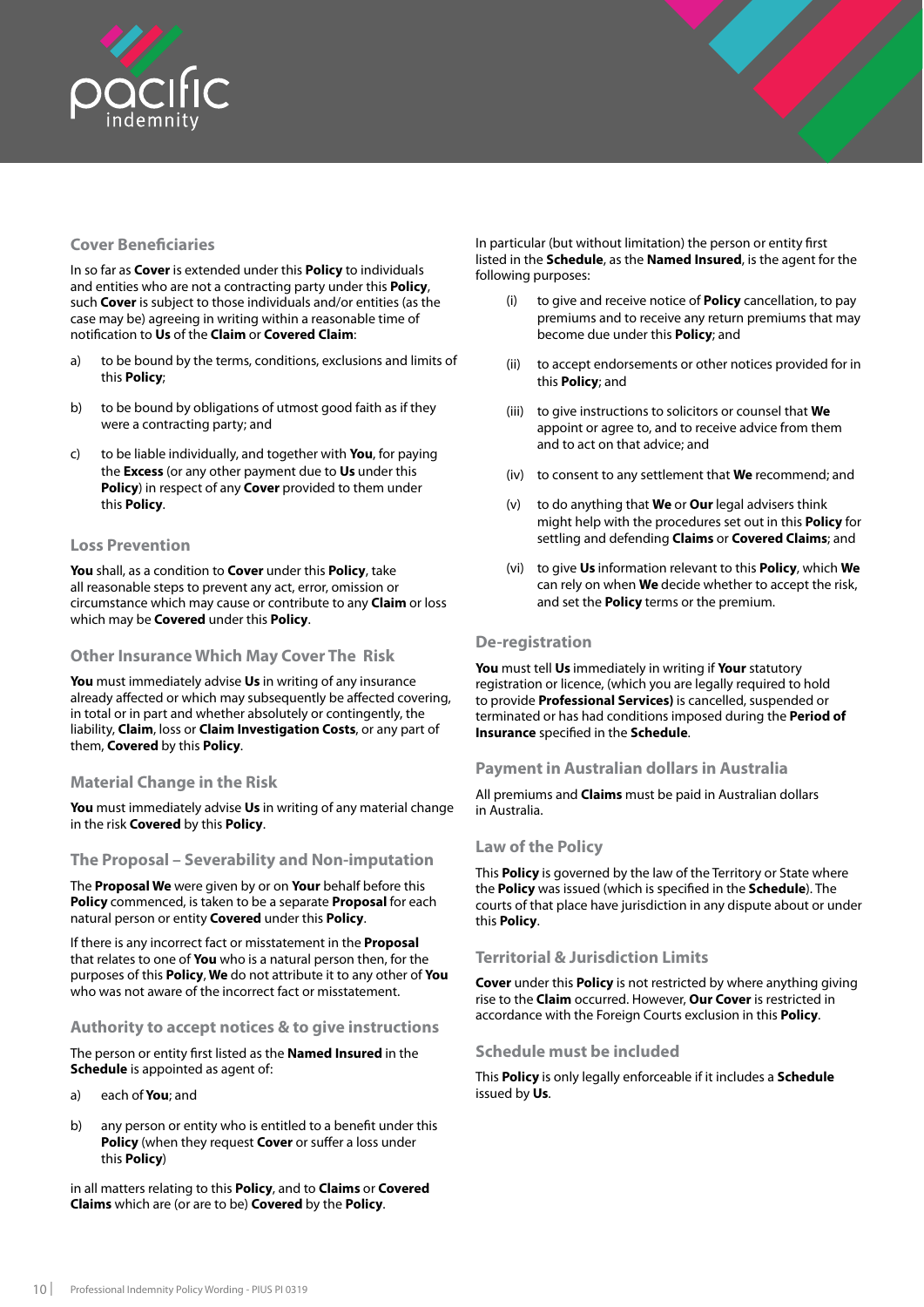<span id="page-13-0"></span>



# **Cancelling the Policy**

### **You can cancel the Policy**

**You** are entitled to cancel this **Policy** with effect from the date **We**  receive a written request to cancel the **Policy**, provided that any such cancellation is subject to the following terms:

- a) if a **Claim** has been paid under the **Policy** or if **You** have notified a **Claim** (or facts which may give rise to a **Claim**) under the **Policy** then no return premium is payable.
- b) if there has been no **Claim** made or notified under the **Policy** then **We** will be entitled to retain premium for pro-rata 'time on risk' subject to a minimum administration charge of \$250 plus applicable statutory charges.

# **We can cancel the Policy**

- a) **We** may cancel this **Policy** at any time in accordance with the relevant provisions of Section 60 of the Insurance Contracts Act 1984, by giving notice in writing to **You** of the date from which cancellation is to take effect.
- b) **We** may deliver this notice to **You** personally, or post it by certified mail (to **You**r broker or to the address **You** last gave **Us**). Proof that **We** mailed the notice is sufficient proof that **You** received the notice.
- c) Under Section 60 of the Insurance Contracts Act 1984, **We**  may cancel this **Policy** at any time where:
	- (i) it is in force by virtue of Section 58 of the Insurance Contracts Act 1984; or
	- (ii) it is an interim contract of general insurance.

After cancellation pursuant to this Clause, **We** will refund the premium for the time remaining on the **Policy**, less any nonrefundable duties, unless any of **You** have made a fraudulent claim under the **Policy**.

# **How to read this Insurance Policy**

### **Words with special meanings**

Some of the words in this **Policy** wording have special meanings. These meanings can be found in Definitions. If a word has a special meaning, it appears in this **Policy** in bold type and with a capital letter. These words may appear without bold type in endorsements in the **Schedule**.

#### **Policy Interpretation**

Except where the context otherwise requires it:

- (i) the singular includes the plural and the plural includes the singular;
- (ii) if a word or phrase is defined, its grammatical forms have a corresponding meaning;

# Liability for the compensatory damages, costs and expenses which

a civil court orders **You** to pay on a **Claim** (as opposed to criminal liability or penalties). It includes the legal costs of the person making the **Claim**, for which **You** become liable.

Whenever the following words are used in this **Policy** in bold type and with a capital letter, they have the special meanings set out below. These words may appear without bold type in

# **Claim (or Claims)**

**Civil Liability**

**Definitions**

endorsements in the **Schedule**.

The receipt by **You** of:

- a) any originating process (in a legal proceeding or arbitration), cross claim or counter claim or third party or similar notice claiming compensation against **You**; or
- b) any written or verbal demand from a third party claiming compensation against **You**.

# **Claim Investigation Costs**

The reasonable and necessary legal costs and expenses (other than regular or overtime wages, salaries or fees of any of **You**) incurred by or on **Your** behalf with **Our** prior approval in the investigation, defence or settlement of any **Claim** or **Covered Claim** which is **Covered** by this **Policy** at the time the legal costs and expenses arise.

# **Compensatory Civil Penalties**

Pecuniary penalties awarded in and under the laws of the jurisdictions of Australia and New Zealand, against:

- a) **You** for any civil offence; or
- b) **You** for a strict liability offence in connection with a breach of occupational health and safety law or regulation ("OH&S"),

but solely resulting from the conduct of the **Professional Services**.

# **Cover (and 'Covered')**

Indemnity under this **Policy**.

#### **Covered Claim**

The:

- a) **Claims**, liabilities, losses, costs; or
- b) facts which may give rise to a **Claim**,

which **We** may **Cover** or agree to **Cover** under this **Policy**.

(iii) words importing a gender include every other gender.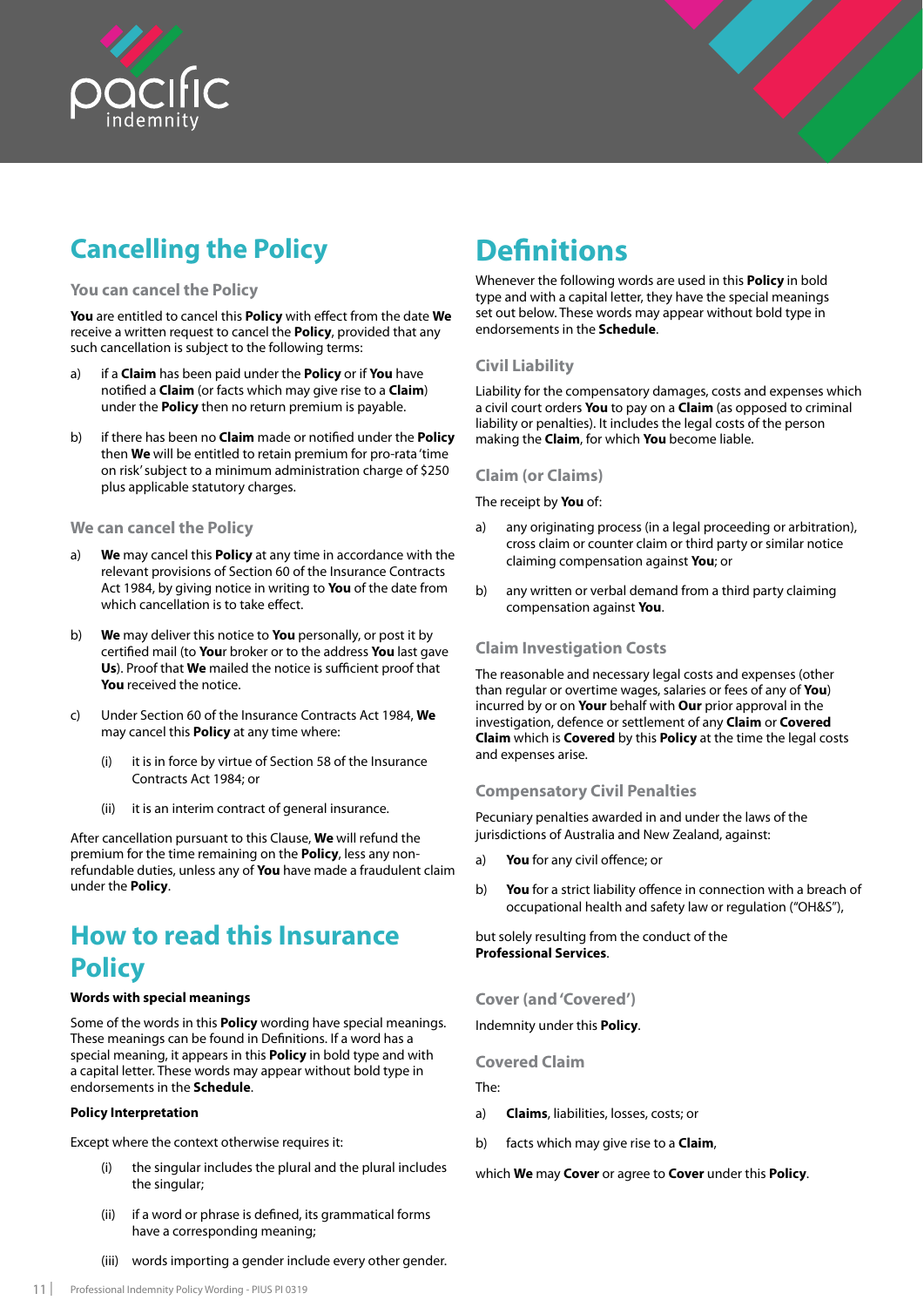<span id="page-14-0"></span>

# **Documents**

Documents of any nature including the electronically stored data, software or computer programs for or in respect of any computer system; but not including bearer bonds, coupons, bank notes, currency notes or negotiable instruments.

Loss or damage to Documents does not include:

- a) loss or damage (including rearrangement) to such electronically stored data, software or computer programs arising from any computer virus or malware or from any design or programming defect in any computer program or computer operating system;
- b) normal wear and tear or the action of insects or rodents or other gradual process;
- c) documents lost, damaged or mislaid outside of Australia or New Zealand.

### **Employee**

A natural person who is not a **Principal**, but who is or was, at the time the relevant act, error or omission giving rise to the **Claim**, a person who:

- a) is a party to a contract of service with the **Named Insured**  and is or was remunerated by the **Named Insured** for that service; or
- b) is neither a party to a contract of service with the **Named Insured**, nor an independent contractor, but a party to a contract for services with the **Named Insured** for the provision of services to the **Named Insured** for reward; or
- c) a volunteer worker, or
- d) a student,

and in respect of a), b), c) and d) above is (or was) at the time of the act, error or omission which gave rise to the **Claim** under **Your**  direct control and supervision in the provision of **Professional Services**.

# **Enquiry (or Enquiries)**

Any legal or quasi legal enquiry including coronial enquiry (into a matter arising out of the provision of **Professional Services** and such matter is the subject of and is not excluded from **Cover** under this **Policy**) in respect of which **You** are legally required to participate by reason of the fact that the body conducting the enquiry (including a regulatory, licensing or statutory body) has legal jurisdiction over **You** or any of **You** (either by reason of a statutory power or by reason of **Your** membership of a professional association which has the power to discipline its members).

#### **Excess**

The part **You** must pay of each **Covered Claim**.

# **Former Principal**

A person who has been, but is no longer:

- a) a **Principal** of **You**; or
- b) the **Principal** of any firm or incorporated body declared in the **Proposal**, which previously conducted the **Professional Services** which is now being conducted by the **Named Insured**.

### **Intellectual Property**

Copyright, design, patent, trade mark or moral rights, including false attribution of authorship (under the Copyright Act 1968 Cth).

### **Joint Venture**

An undertaking (regardless of what it is called) which the **Named Insured** carry on together with someone else who is not otherwise **Covered** under this **Policy**.

#### **Known Circumstance**

Any fact, situation or circumstance of which:

- a) any of **You** was aware at any time before this **Policy** began or before this **Policy** was amended or endorsed; or
- b) a reasonable person in **Your** professional position would have thought, at any time before this **Policy** began or before this **Policy** was amended or endorsed,

might result in someone making an allegation against any of **You**  in respect of a liability or loss that might be **Covered** by this **Policy**  or any amendment or endorsement of this **Policy**.

#### **Named Insured**

Any person or entity expressly identified in the **Schedule** as the **Named Insured**.

#### **Period of Insurance**

The 'Period of Insurance' specified in the **Schedule** – being the period between the inception date of this **Policy** and the expiry date of this **Policy** at 4.00 PM. The time being determined at the place where the **Policy** was issued.

#### **Policy**

The insurance contract made up of:

- a) this document;
- b) the **Schedule**; and
- c) the endorsements, if any, contained or referred to in the **Schedule**.

#### **Policy Limit**

The 'Policy Limit' specified in the **Schedule**.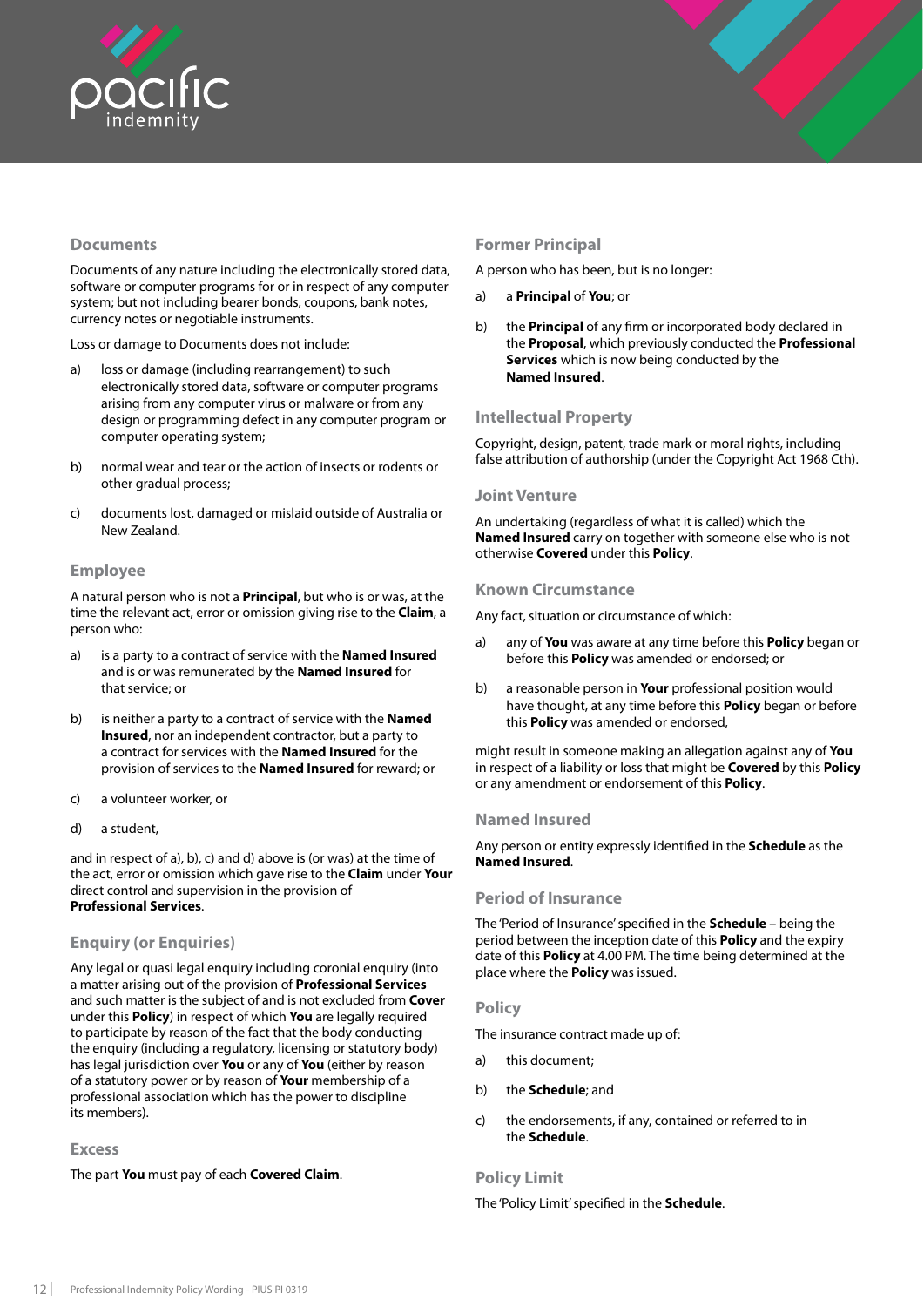<span id="page-15-0"></span>

# **Pollutants**

Any solid, liquid, gases or thermal irritant or contaminant, including but not limited to smoke, vapour, soot, fumes, acids, alkalines, chemicals and waste. Waste includes material to be recycled, reconditioned or reclaimed.

# **Principal**

A sole practitioner, a partner of a firm, or a director of a company, which firm or company is **Covered** by this **Policy**.

## **Privacy Remediation Expenses**

Reasonable and necessary expenses for:

- a) advertising or other media services;
- b) broadcast, electronic, printed, telecast or telephonic announcements, communications or notices; or
- c) public relation services,

incurred by solely to comply with a law, ordinance or regulation concerning the notification of others consequent upon the potential or actual unauthorised access to or unauthorised use by another person of an individual's personal information which is not publicly available.

#### **Professional Services**

The professional services undertaken by or on **Your** behalf and which are specified in the **Schedule** as **Covered** by this **Policy**. The performance of **Professional Services** by **You** includes, for the purpose of this **Policy**, acts, errors or omissions of **Your** agents or consultants while undertaking work which is reasonably incidental to the conduct by **You** of the **Professional Services** and for which **You** are liable. Such agents and consultants, however, are not **Covered** by this **Policy**.

#### **Proposal**

The written proposal form (the date of which is specified in the **Schedule**) together with any other material which was given to **Us** by or on **Your** behalf, and relied on by **Us** to effect this **Policy**.

# **Publicity Campaign**

A publicity and/or public relations campaign designed and implemented by a public relations consultant.

# **Run-Off Event**

Any **Named Insured** which, during the **Policy Period**, ceases to exist or operate, or which is disposed of or merged with or acquired by another entity.

# **Schedule**

The schedule to this **Policy** wording, which is issued by **Us**.

# **Sub Limit(s)**

The limit of **Cover** for each of the matters referred to in this **Policy**  as being subject to a Sub Limit of **Cover**. If this **Policy** indicates any Sub Limits for specific types of **Cover** under this **Policy**, then the applicable Sub Limits and not the **Policy Limit** apply only to these **Claims**. These Sub Limits are included within and not in addition to the **Policy Limit**.

# **Subsidiary**

Any company or other incorporated entity which, at the commencement of the **Period of Insurance**, and by virtue of Australian law was, or is, either directly or indirectly a subsidiary of any incorporated body identified in the **Schedule**.

### **Terrorism**

Any act, or preparation in respect of action, or threat of action designed to influence the government, whether de jure or de facto, of any nation or any political division thereof, or in pursuit of political, religious, ideological, or similar purposes to intimidate the public or a section of the public of any nation by any person or group(s) of persons whether acting alone or on behalf of or in connection with any organisation(s) or government(s) de jure or de facto, and which:

- a) involves violence against one or more persons; or
- b) involves damage to property; or
- c) endangers life other than that of the person committing the action; or
- d) creates a risk to health or safety of the public or a section of the public; or
- e) is designed to interfere with or to disrupt an electronic system.

#### **You / Your**

Each of the following, individually and jointly:

- a) each person, firm or incorporated body identified in the **Schedule** as a **Named Insured** and each **Principal** or **Former Principal** of any such firm or incorporated body; and
- b) any entity which is engaged in the provision of **Professional Services** and which is created and controlled, while this **Policy** is in force, by anyone identified in the **Schedule** as a **Named Insured**; and
- c) anyone who becomes a **Principal** of the **Named Insured**  while this **Policy** is in force (but only in respect of work undertaken for or on behalf of the **Named Insured** firm or incorporated body); and
- d) any person, firm or incorporated body who is entitled to **Cover** under the terms of this **Policy** (as a beneficiary), including any **Employee** or former **Employee**.